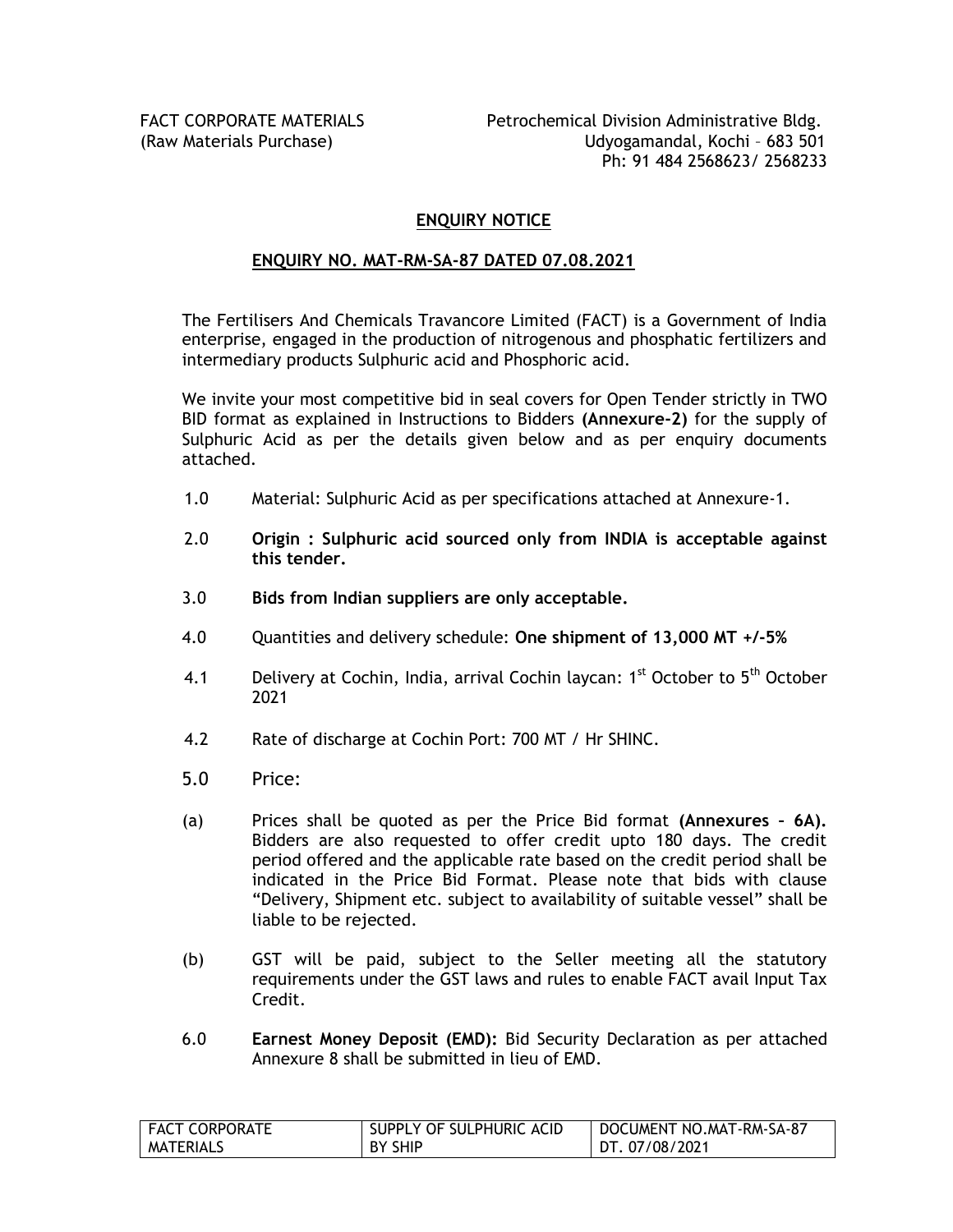## 7.0 **Pre-qualification criteria:**

The Vendor shall be either:

- A. **Manufacturer of Sulphuric Acid**, who should have:
- (i) Facilities to produce at least 50,000 MT Sulphuric Acid per annum.

Copy of document (such as Catalogue etc.) showing facilities and quality/analysis report showing all parameters as per FACT specifications of Sulphuric Acid, duly attested by the authorized signatory shall be furnished as documentary evidence.

(ii) Experience in supply of at least one shipment of 10,000 MT Sulphuric Acid on CFR basis during any of the preceding three years as on the date of submission of offer.

Copies of Purchase Orders/BL"s / Invoices for the supplies, duly attested by the authorized signatory shall be furnished as documentary evidence in support of the above.

**Or**

#### B. **Trader**

- (1) Who has experience in supply of at least one shipment of 10,000 MT Sulphuric Acid or any liquid cargo on CFR basis during the preceding three years as on the date of submission of offer. Copies of Purchase Orders/ B/Ls/ Invoices in support of the above are to be furnished.
- (2) Manufacturer"s back up as below-
- (i) Certificate issued by the Sulphuric Acid Manufacturer"s Authorized signatory, confirming to backup the trader, with respect to quality and quantity.
- (ii) Copy of analysis report, showing all parameters as per FACT specifications, duly attested by the Authorized Signatory of the Sulphuric Acid Manufacturer.
- 8.0 Payment terms: As per article 9 of Standard terms and conditions of Purchase **(Annexure-3).**
- 9.0 Evaluation of Bids:

Evaluation will be done based on the landed cost at Cochin Port including Insurance charges, applicable port dues, GST, etc. and with loadings, if any applicable, based on price quoted on Cash basis and with credit up to 180 days from BL date and FACT reserves the right to accept suitable offer beneficial to FACT. In case the bidder has not offered 180 days credit, interest @ 5.29% per annum shall be loaded for evaluation.

| FACT CORPORATE   | SUPPLY OF SULPHURIC ACID | DOCUMENT NO.MAT-RM-SA-87 |
|------------------|--------------------------|--------------------------|
| <b>MATERIALS</b> | <b>BY SHIP</b>           | DT. 07/08/2021           |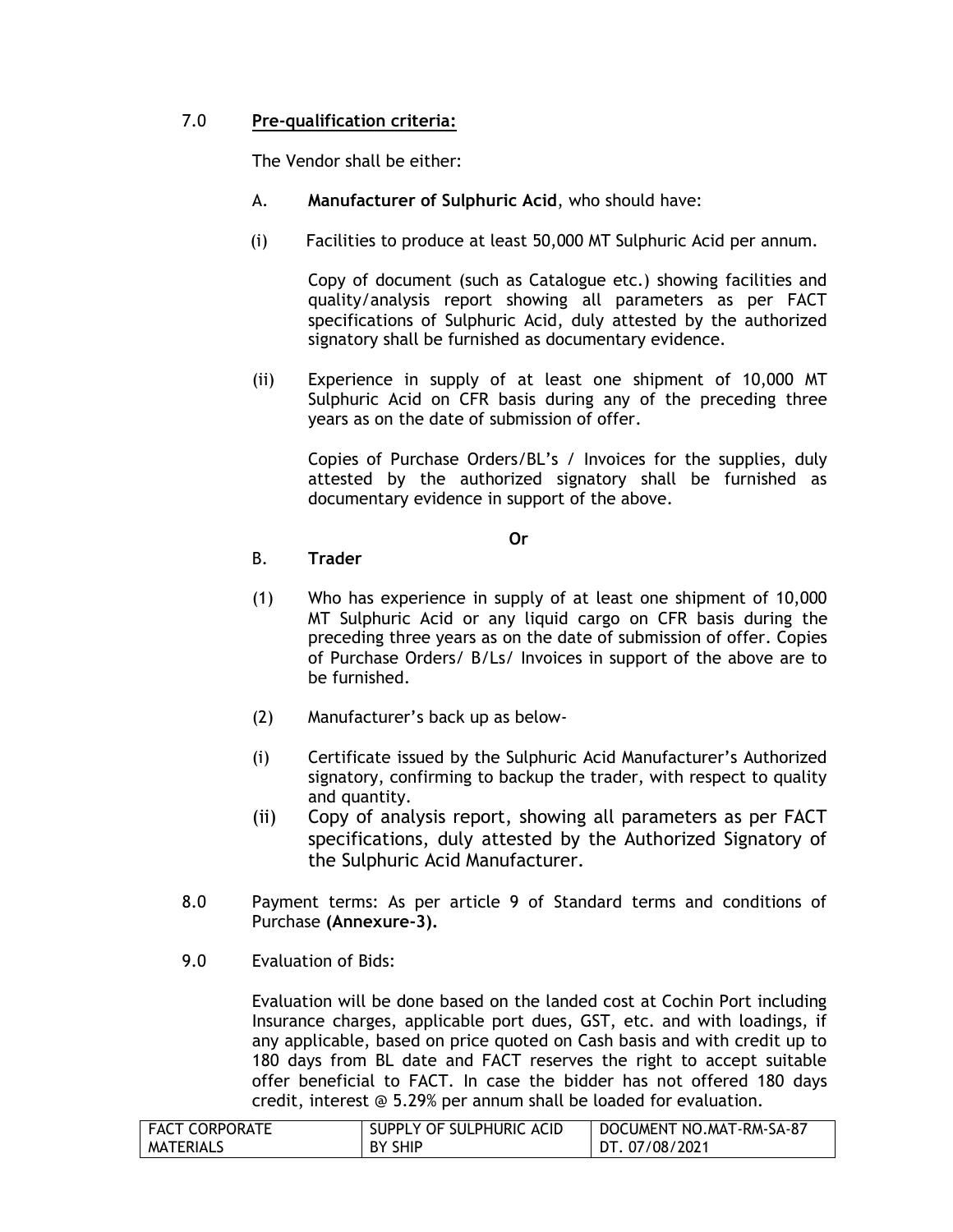10.0 If payment quoted is through LC, bank charges as below will be loaded for evaluation:

Current Inland LC charges; 0.1875 % p.a;

- 11.0 **Due date and time of submission of Part A Bids: 24.08.2021 – 14.00 hrs IST. Due date and time of opening of Part A Bids: 24.08.2021 – 14.30 hrs IST.**
- 12.0 Bids shall be valid for **10** days from date of opening.

Thanking you For The Fertilisers and Chemicals Travancore Limited

Dy. General Manager (Materials) RM1 FACT Ltd., Kochi.

Documents enclosed:

| 1.<br>2.<br>3. | Annexure 1<br>Annexure 2<br>Annexure 3 | - Specifications of Sulphuric Acid.<br>- Instructions to Bidders.<br>- Standard Terms and Conditions for Purchase |
|----------------|----------------------------------------|-------------------------------------------------------------------------------------------------------------------|
| 4.             | Annexure 4                             | - Shipment terms for CFR contract.                                                                                |
| 5.             |                                        | Annexure 5 - Compliance statement.                                                                                |
| 6.             |                                        | Annexure 6 - Unpriced Price Bid format                                                                            |
| 7.             |                                        | Annexure 6A - Price Bid format                                                                                    |
| 8.             |                                        | Annexure 7 - List of Banks.                                                                                       |
| 9.             |                                        | Annexure 8 - Bid Security Declaration                                                                             |
| 10.            |                                        | Annexure 9 - Proforma of Bank Guarantee in lieu of Security<br>Deposit.                                           |
| 11.            | Annexure i                             | - Questionnaire for pre-qualification of vendors for supply<br>of sulphuric acid                                  |
| 12.            | Annexure ii                            | - Details of previous supplies                                                                                    |

| <b>FACT CORPORATE</b> | SUPPLY OF SULPHURIC ACID | DOCUMENT NO.MAT-RM-SA-87 |
|-----------------------|--------------------------|--------------------------|
| MATERIALS             | <b>BY SHIP</b>           | DT. 07/08/2021           |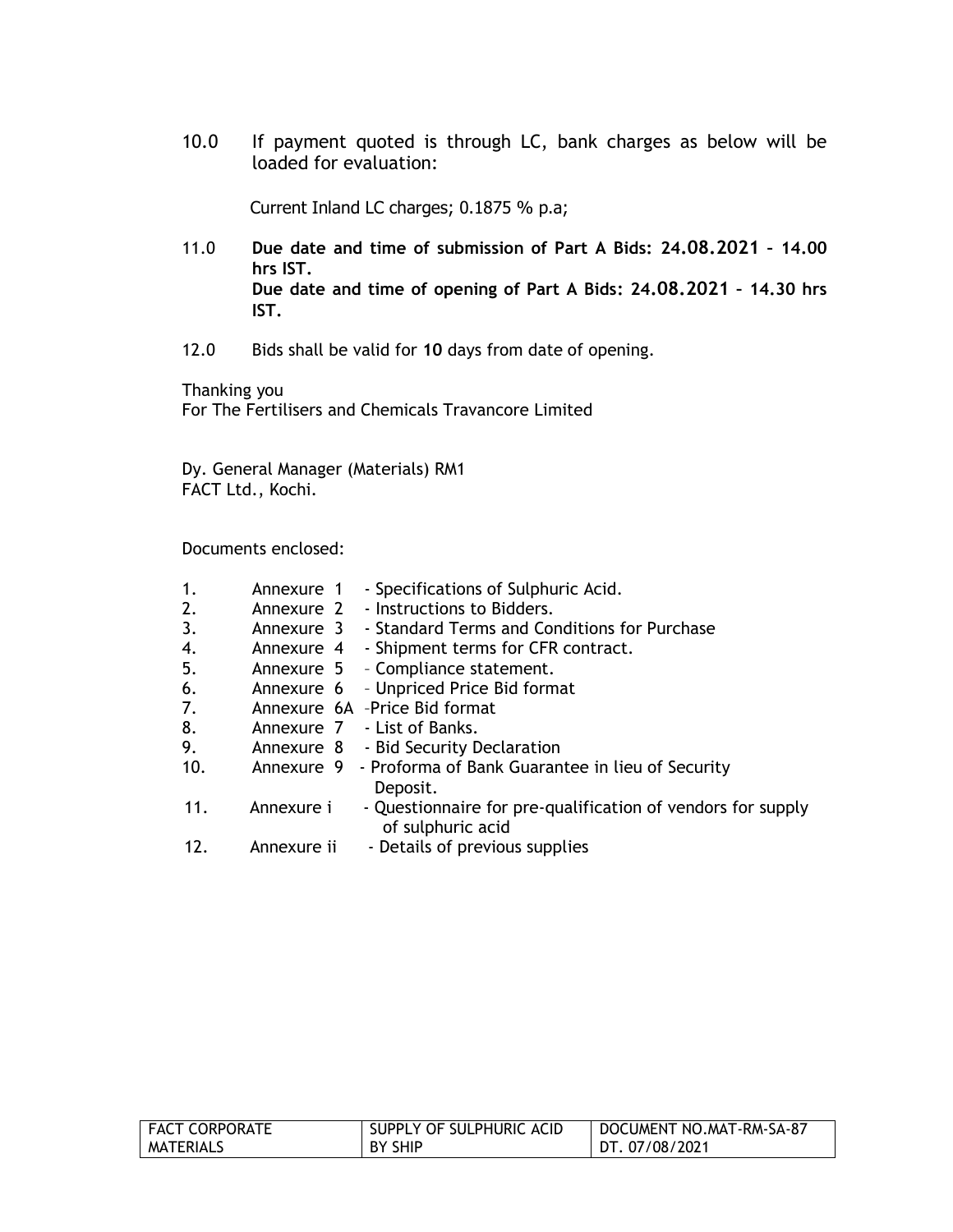## **ANNEXURE - 1**

## Sulphuric Acid of 98% concentration minimum as per IS 266/1977

## **SPECIFICATION**

| SI. No.   Components | Percentage   |
|----------------------|--------------|
|                      |              |
| <b>H2S04</b>         | 98% min      |
| Residue on Ignition  | $0.2%$ max   |
| Iron                 | $0.05%$ max  |
| Lead                 | $0.005%$ max |

| <b>FACT CORPORATE</b> | SUPPLY OF SULPHURIC ACID | DOCUMENT NO.MAT-RM-SA-87 |
|-----------------------|--------------------------|--------------------------|
| MATERIALS             | <b>BY SHIP</b>           | DT. 07/08/2021           |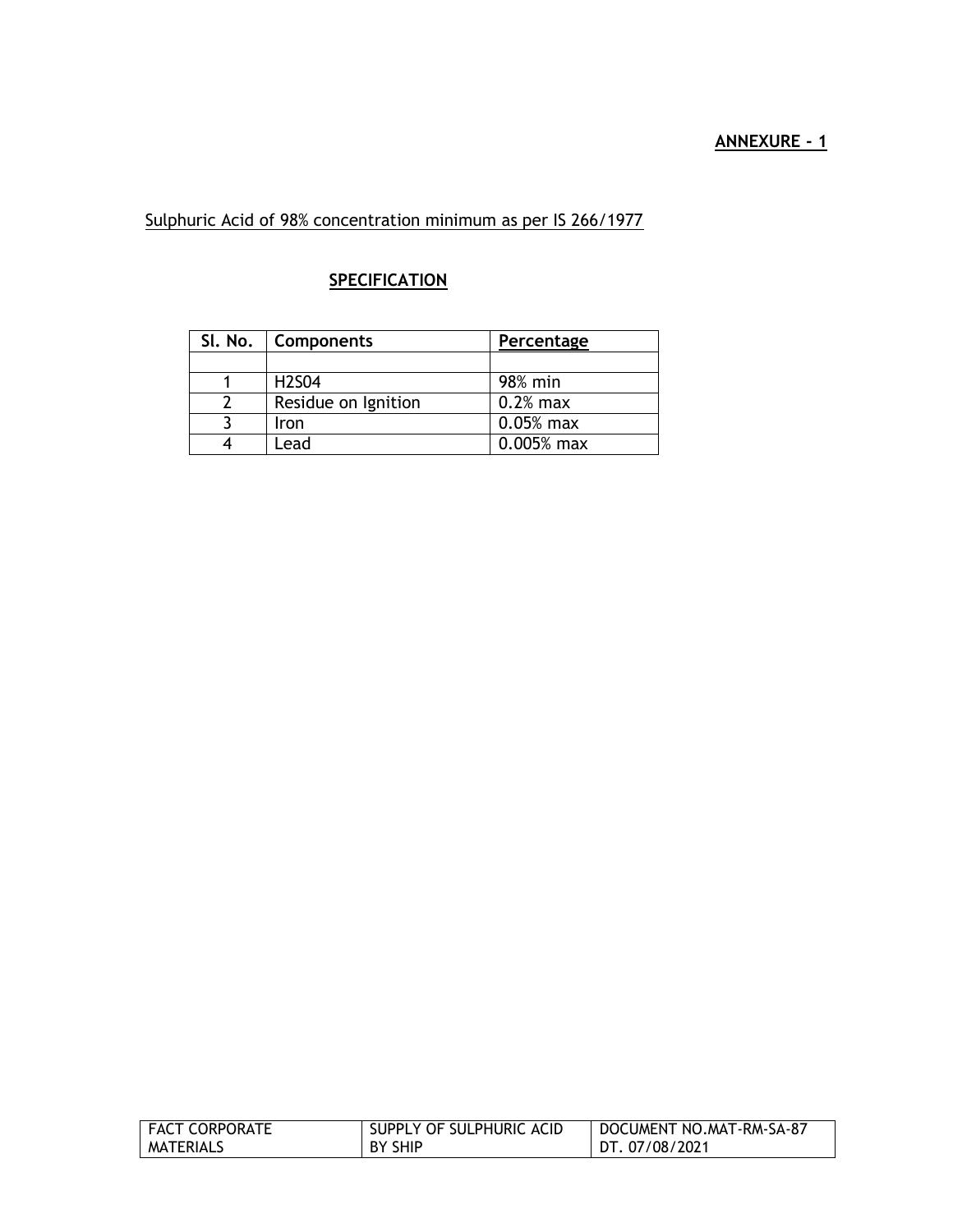#### **INSTRUCTIONS TO BIDDERS**

1. Definitions:

FACT: Shall mean The Fertilisers and Chemicals Travancore Limited, having registered office at Udyogamandal, Cochin, Kerala and its various Divisions. This enquiry is sent by Corporate Materials, FACT - Head Office, Udyogamandal.

Bidder: Shall mean the INDIAN firm/manufacturer/trader/individual who submits bid in response to this enquiry.

Seller: Shall mean the INDIAN firm/manufacturer/trader/individual on whom FACT places the Purchase Order.

2. Bidders shall study carefully the Enquiry Notice, Instructions to Bidders and all Terms and Conditions attached along with this enquiry. All conditions set out therein shall be binding on the bidders unless conflicting with any conditions expressly stated by FACT, while accepting any bid in the event of such acceptance.

#### 3. **Submission /opening of bids:**

**Bids shall be submitted on a two-part basis, Part A and Part B**, as detailed hereunder:

**Part A bid** shall be the Pre-qualification cum Technical bid and shall consist of the following:

- 1.Annexure 1 Specifications of Sulphuric Acid.
- 2.Annexure 2 Instructions to Bidders.
- 3.Annexure 3 Standard Terms and Conditions for Purchase
- 4.Annexure 4 Shipping terms for CFR contract
- 5.Annexure 5 Compliance statement.
- 6.Annexure 6 Unpriced Price Bid format
- 7.Annexure 7 List of Banks.
- 8.Annexure 8 Bid Security Declaration
- 9. Annexure 9 Proforma of Bank Guarantee in lieu of Security Deposit.
- 10.Annexure i Questionnaire for pre-qualification of vendors for supply of sulphuric acid
- 11.Annexure ii Details of previous supplies

Annexures 1 to 9 shall be filled wherever necessary, signed and sealed by the Authorized Signatory of the bidder on all pages. Annexure- 5 shall indicate deviations, if any, in the terms of the enquiry documents (Enquiry Notice and all Annexures) as offered by them, referring the relevant Annexures/clauses. Annexure i&ii alongwith requisite documents shall be signed and sealed by the Authorized Signatory of the bidder on all pages.

Bidder shall indicate in the Un-priced Price Bid Format-Annexure 6 whether quoted/not quoted against each item. Bidder shall indicate the GST applicable and

| <b>FACT CORPORATE</b> | SUPPLY OF SULPHURIC ACID | DOCUMENT NO.MAT-RM-SA-87 |
|-----------------------|--------------------------|--------------------------|
| MATERIALS             | <b>BY SHIP</b>           | l DT. 07/08/2021         |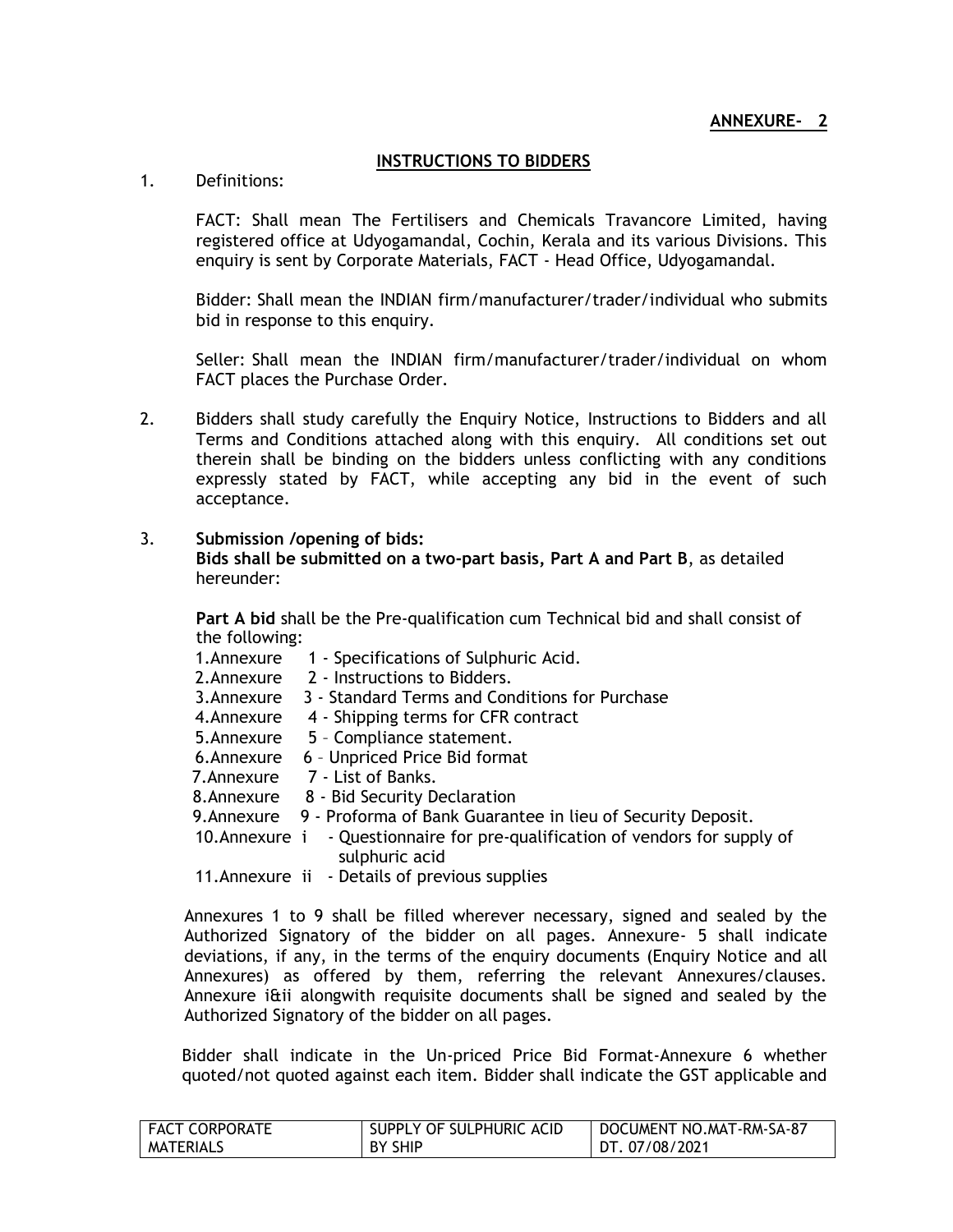the credit period offered in the unpriced price bid. **Bidder shall not indicate rates in the un-priced price bid.**

**Part B bid** shall be the Price bid. Bidders are required to quote their rates strictly in the Price Bid Format enclosed as **Annexures 6A.**

**Part A bid** consisting of **Annexures 1 to 9** and Annexure i & ii shall be enclosed in an envelope and sealed and the enquiry No., Name of the bidder & "**Part A"** shall be super scribed on the envelope.

**Part B bid** (**Annexures-6A**), duly signed by the bidder and affixed with bidder"s seal, shall be enclosed in another envelope and sealed, and the enquiry No., Name of the bidder & "**Part B"** shall be super scribed on the envelope.

The envelopes containing Part A bid and Part B bid as above shall be enclosed and sealed in another envelope also super scribing the enquiry No and Name of the bidder shall be submitted to The Officer (Administration), Central Bid Registration Cell, PD Administration Building, FACT Ltd., Udyogamandal, Cochin - 683 501 not later than the time stipulated in the enquiry. Delayed/late bids are liable to be rejected.

Even though this enquiry stipulates two part bid, offers sent by E mail shall be considered, as a special case.

#### **PART A-Technical bid shall be sent to [manju@factltd.com](mailto:manju@factltd.com%20/) / [kennedy@factltd.com](mailto:kennedy@factltd.com) PART B-Price bid shall only be sent to [sa87@factltd.com](mailto:sa87@factltd.com)**

The following officer in Administration Department is authorized to receive bids. Mrs. Ancy Mathew – AO (Admin)

**Due date and time for submission of Part A bids: As per para 11 of Enquiry Notice.**

Bids shall be opened at the Administrative Office, FACT Petrochemical Division, at Udyogamandal in the presence of bidders or their authorized representatives who may be present. Bidders' representatives attending the bid opening shall bring with them the authorization from the bidder.

**Due date/Time for opening of Bids: As per para 11 of Enquiry Notice.**

- 4. The original bid shall not be withdrawn within the validity period even if negotiations are done or counter offer made by us.
- 5. Bids shall be complete giving all the requirements as per the enquiry. Evaluation of bids shall be made based on the details given in the bid. Post-bid clarifications on price, quantity, delivery schedule, lay time, payment terms and shipment terms are unacceptable except against any post bid clarification as required by FACT. Post bid clarifications on suomotu basis will be summarily rejected and such action by bidders will be viewed seriously.

| <b>FACT CORPORATE</b> | SUPPLY OF SULPHURIC ACID | DOCUMENT NO.MAT-RM-SA-87 |
|-----------------------|--------------------------|--------------------------|
| MATERIALS             | <b>BY SHIP</b>           | DT. 07/08/2021           |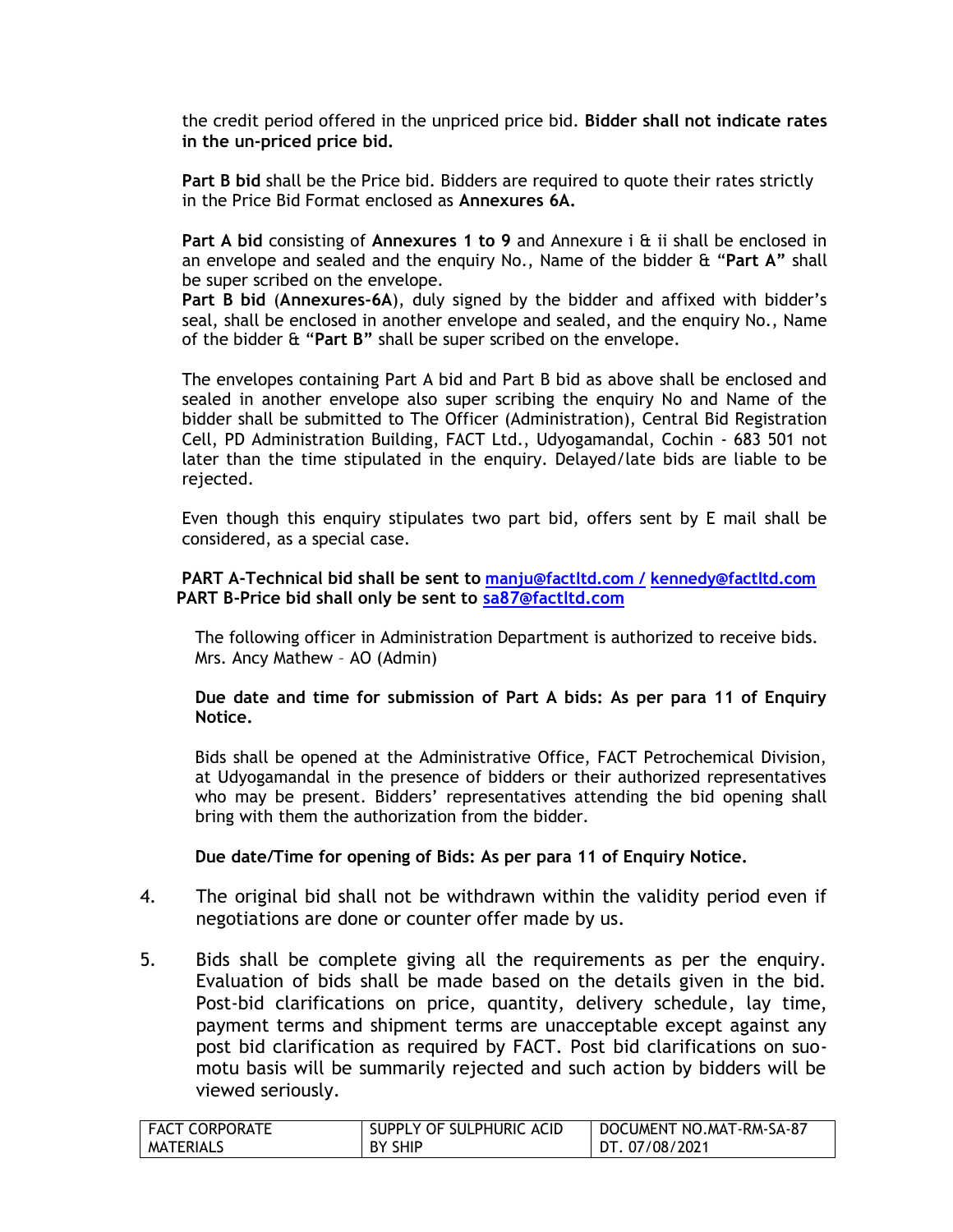- 6. The bids shall be neatly written in ink/typed with pages consecutively numbered and shall be signed on all pages. Bids shall be free from over writing and all corrections shall be duly attested by the bidder.
- 7. The bid shall be signed by authorized persons only.
- 8. FACT reserves the right to extend without giving any reason(s) the closing date/time of the enquiry.
- 9. In order to meet the quantity indicated in the tender, FACT, at its option, reserves the right to award the contract to more than one bidder and apportion the quantity in such manner as deemed suitable, depending on the quantity / delivery schedule offered.
- 10. **PURCHASE PREFERENCE**: FACT reserves the right to allow Purchase Preference to Public Sector Enterprises or any other firms as admissible under the existing Government Policy/rules, for procurement of Sulphuric Acid.
- I. MSE UNITS
	- A. Firms registered under MSMED Act shall be extended benefits under public procurement policy for MSEs and such other provisions effected by GoI from time to time, as applicable, (hereinafter called "the Policy") including special benefits to MSE firms owned by SC/ST and women entrepreneurs, on furnishing relevant documents as proof.
	- B. Supply as per the tender is non-divisible or non-splitable in nature, MSEs quoting within the price band prescribed in the Policy (in ascending order) may be awarded full / complete supply of total tendered value to such MSEs, subject to conditions as mentioned in the Policy.
	- C. 358 items as given in the appendix to the policy are reserved for exclusive purchase from MSEs. Procurement of items in this list will only be from MSEs and will be made from other vendors (non-MSEs) only in case of no acceptable offer from MSEs
- II. MAKE IN INDIA
	- A. Sulphuric Acid procured through shipments is not divisible in nature. For items non divisible in nature, purchase preference shall be applicable only to Class I local suppliers (suppliers or service providers whose goods, services or works offered for procurement has local content equal to or more than 50%) in the manner specified in the latest Revision of Public Procurement (Preference to Make in India) Order no.P-45021/2/2017-PP (BE-II), and amendments thereto, subject to orders issued by Dept. of Fertilisers, Govt. of India.

| <b>FACT CORPORATE</b> | SUPPLY OF SULPHURIC ACID | DOCUMENT NO.MAT-RM-SA-87 |
|-----------------------|--------------------------|--------------------------|
| <b>MATERIALS</b>      | BY SHIP                  | DT. 07/08/2021           |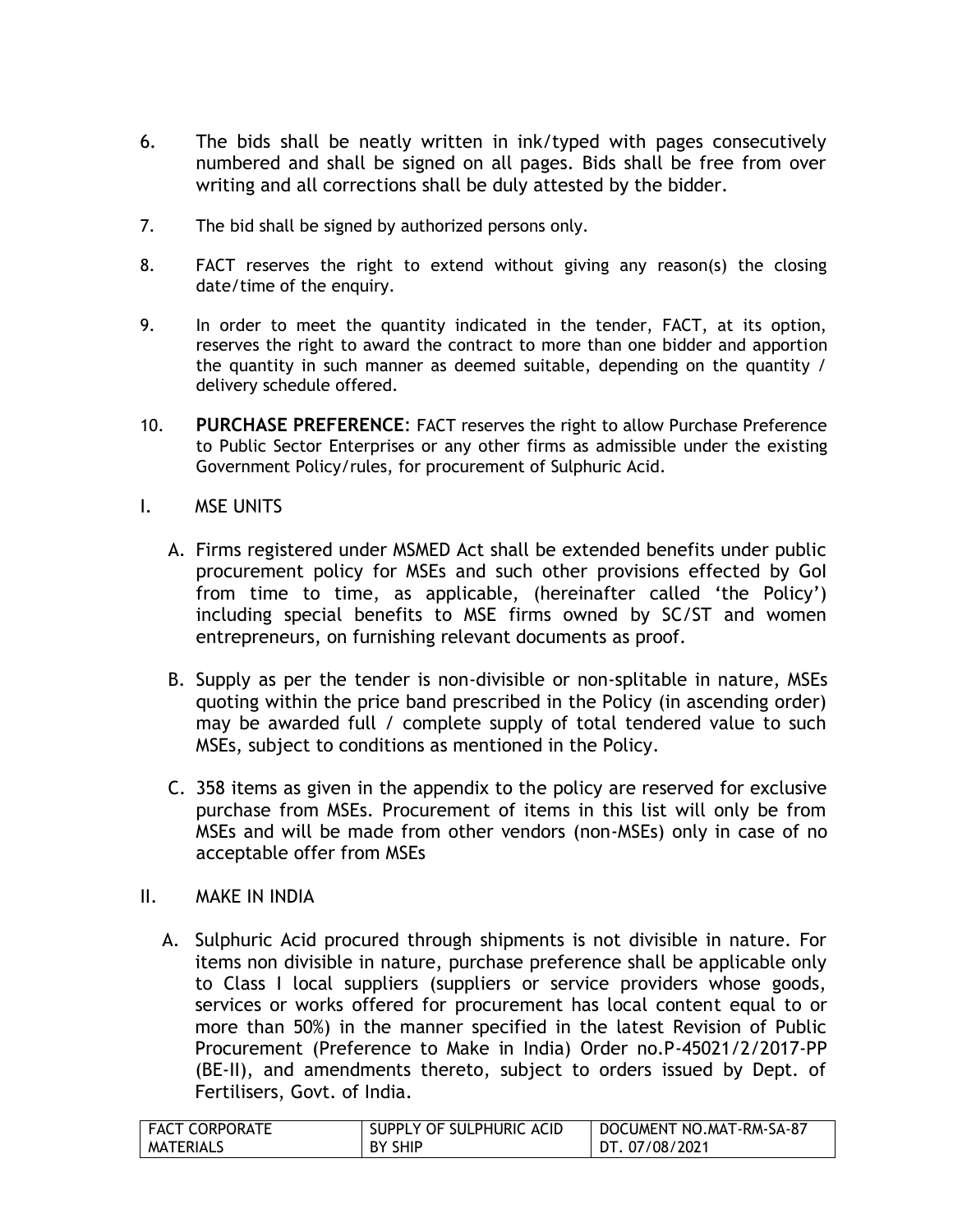- B. For the purpose of extending purchase preference as in Cl..1 above, margin of purchase preference shall be 20% or as defined in the above Orders, unless specified otherwise in the Enquiry.
- C. Class I Local Suppliers quoting within the price band prescribed in 2 above (in ascending order) shall get purchase preference over Non-local supplier as per the following procedure, subject to conditions as mentioned therein.
- i. Among all qualified bids, the lowest bid will be termed as L1. If L1 is Class I local supplier, the contract will be awarded to L1.
- ii. If L1 is not Class I local supplier, the lowest bidder among the Class I local supplier will be invited to match the L1 price subject to Class I local supplier's quoted price falling within the margin of purchase preference as in Cl.2 above, and contract shall be awarded to such Class I local supplier subject to matching the L1 price.
- iii.In case such lowest eligible Class I local supplier fails to match the L1 price, the Class I local supplier with the next higher bid within the margin of purchase preference as in Cl.2 above, shall be invited to match the L1 price and so on and contract shall be awarded accordingly. In case none of the Class I local supplier within the margin of purchase preference matches the L1 price, the contract may be awarded to the L1 bidder.
- iv.Class II local supplier will not get purchase preference in any procurement, undertaken by procuring entities.
- D. To claim benefits under Make in India Order, the bidder shall provide selfcertification or such other certificate(s) as prescribed in the Order, as applicable, that the item offered meets the minimum local content and shall give details of the location(s) at which the local value addition is made. All documents/certificates as per the requirement in this regard may be submitted along with the offer failing which those offers will not be considered for purchase preference under the order referred in cl. 1.
- i. The Class I local supplier at the time of tender, bidding or solicitation shall be required to indicate percentage of local content and provide selfcertification that the item offered meets the local content requirement for Class I local supplier. They shall also give details of the location(s) at which the local value addition is made.
- ii. In cases of procurement for a value in excess of Rs.10.0 Cr, the Class I local supplier shall be required to provide a certificate from the statutory auditor or cost auditor of the company (in case of companies) or from a

| <b>FACT CORPORATE</b> | SUPPLY OF SULPHURIC ACID | DOCUMENT NO.MAT-RM-SA-87 |
|-----------------------|--------------------------|--------------------------|
| MATERIALS             | I BY SHIP                | DT. 07/08/2021           |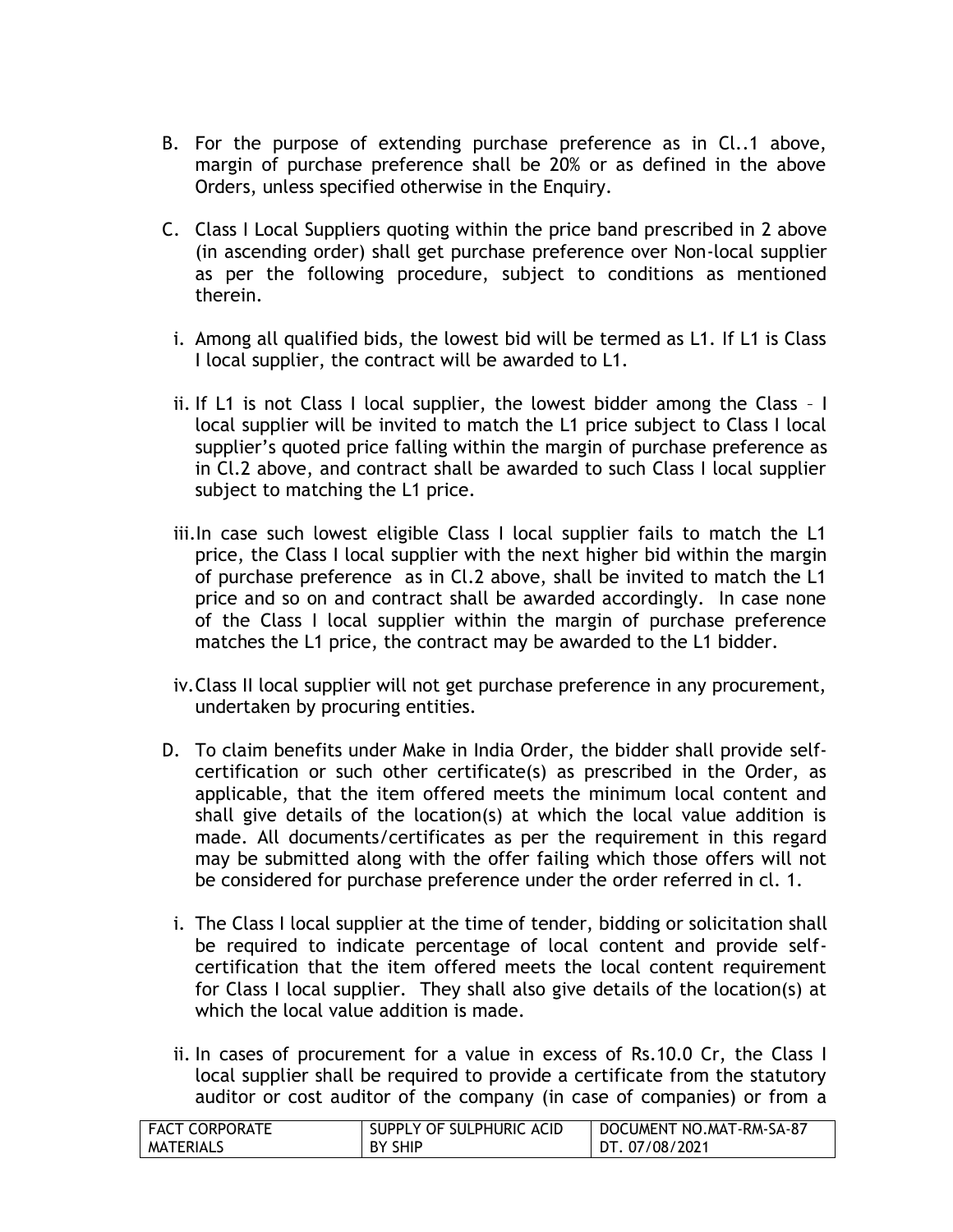practicing cost accountant or practicing chartered accountant (in respect of suppliers other than companies) giving the percentage of local content.

- iii.False declarations will be in breach of the Code of Integrity under Rule 175(1)(i)(h) of the General Financial Rules for which a bidder or its successors can be debarred for upto two years as per Rule 151 (iii) of the General Financial Rules along with such other actions as may be permissible under law.
- 11. FACT is not bound to accept the lowest bid and reserves the right to reject any or all the bids or cancel this enquiry without assigning any reason(s) whatsoever.
- 12. Integrity Pact: The bidders shall sign and submit an "Integrity Pact (IP)" to be executed between the bidder and The Fertilisers And Chemicals Travancore Ltd. on Rs.500/- stamp paper along with the bid as per Annexure 10. Mr. P.K. Vijayakumar, IRS (Retd) shall be the Independent External Monitor (IEM) for these tenders and his contact details are given below:

Mr. P.K. Vijayakumar, IRS (Retd), Madhavam, Vaniyan Lane, Punkunnam P.O, Thrissur – 680002 Telephone: Mobile: 8547381122 E-mail address: [vkmenon78@gmail.com](mailto:vkmenon78@gmail.com)

**Note:**

**(1) The Original Integrity Pact on Rs.500/- stamp paper signed by the bidder is to be sent by Post / Courier to Manju M Warrier, FACT-PD Admn. Building, Udyogamandal (P.O.), Ernakulam – 683501.**

**(2) In case bidders require any clarification pertaining to the tender please contact: Manju M Warrier / R Satis Kennedy, [manju@factltd.com/kennedy@factltd.com,](mailto:manju@factltd.com/kennedy@factltd.com) Ph.04842568623/04842568233. Kindly note that the Independent External Monitor should NOT be contacted for clarifications regarding the tenders."**

-----------------------

| <b>FACT CORPORATE</b> | SUPPLY OF SULPHURIC ACID | DOCUMENT NO.MAT-RM-SA-87 |
|-----------------------|--------------------------|--------------------------|
| MATERIALS             | <b>BY SHIP</b>           | DT. 07/08/2021           |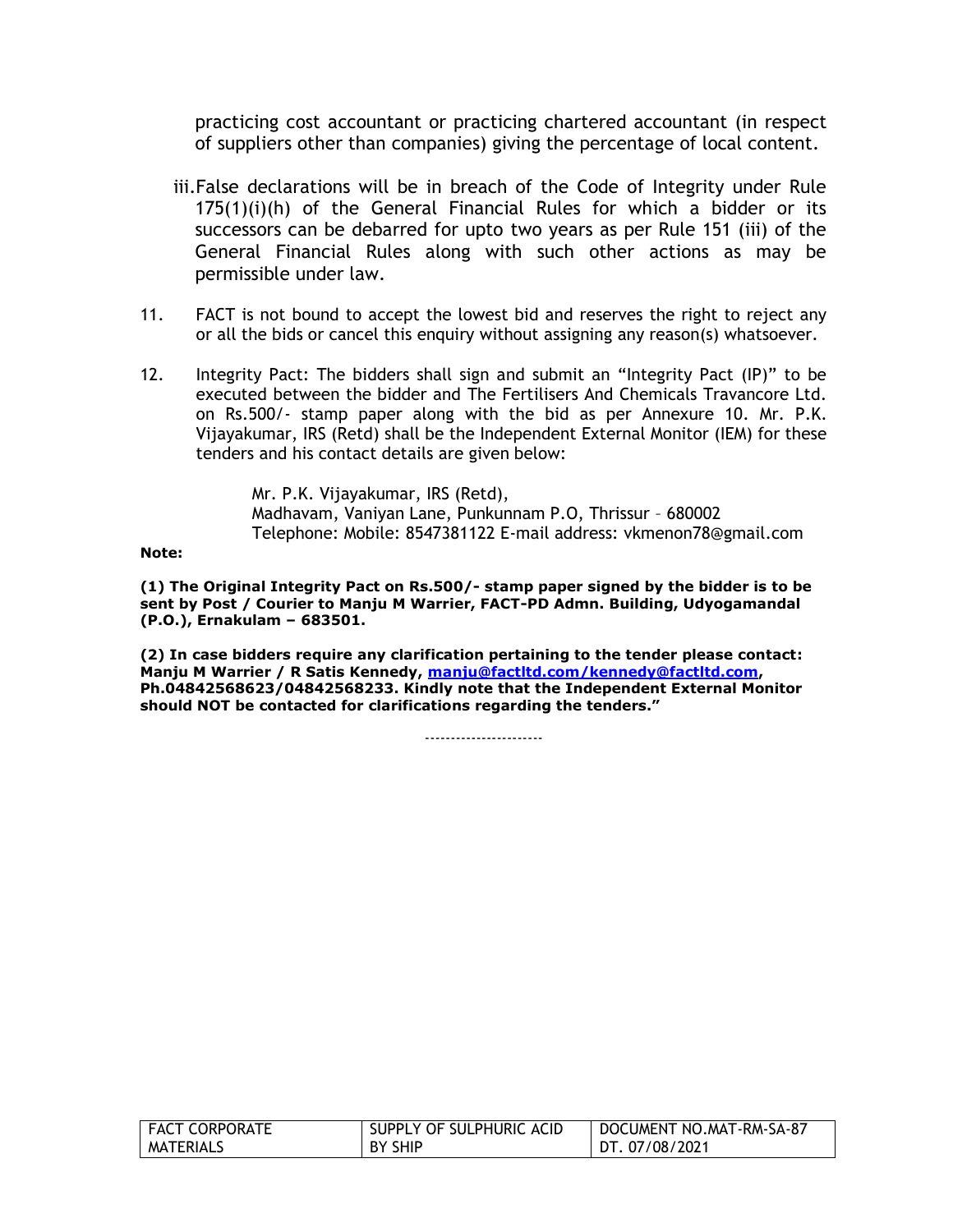#### **STANDARD TERMS AND CONDITIONS FOR PURCHASE**

- 1. Product: Sulphuric Acid as per specification vide Annexure 1.
- 2. Packing & Delivery :In bulk shipment of 13,000 MT +/-5%
- 3. Quantity & Quality:

Quality & Quantity as determined by Independent Surveyor at Load port, appointed by the Seller at Seller"s costs shall be taken for billing. At discharge port, quantity and quality shall be determined by an Independent Surveyor appointed by the Buyer at Buyer"s costs. In case of shortage in excess of 0.5% of B/L quantity as determined at the disport, Seller shall compensate Buyer for the shortage between the Invoice quantity and the quantity determined at the discharge port, in excess of 0.5%.

4. Security Deposit:

The successful bidder shall be required to submit a performance guarantee bond equivalent to 1% of the value towards Security Deposit (SD) for the faithful performance of the contract. The performance guarantee shall be in the form of Bank Guarantee (BG) in the prescribed form as per Annexure 9 of the enquiry documents. The list of banks from which the BG is to be obtained is enclosed as Annexure - 7 of the enquiry documents.

The requirement of Security Deposit is exempted in the case of vendors who have supplied Sulphuric acid by ship to FACT /other fertilizer companies in India, during the past three years, as on the date of bid opening. In case of supply to other fertilizer companies in India, the exemption is subject to the bidder submitting documentary evidence of supply such as Bill of Lading and also feedback from the buyer regarding acceptance of the material.

The bank guarantee towards SD shall be valid till the completion of the period of contract as per the Order with a claim period of 6 months. Security Deposit shall not carry any interest.

- 5. Delivery period: Delivery period shall be as specified in the Purchase Order.
- 6. Insurance: FACT shall arrange to insure the cargo. On completion of loading, sailing details such as quantity, B/L No. and date, load port, ETA Cochin shall be sent by emails to the Deputy General Manager [Mat]/RM1, [email:kennedy@factltd.com/manju@factltd.com], Deputy Manager [Finance] [email:prabakumar@factltd.com/divya.s@factltd.com] and our underwriters M/s The New India Assurance Co Ltd, Branch Office, Vallamattom Estate, Ravipuram , MG Road , Cochin - 682015. Kerala, India. Email:*rs.rohith@newindia.co.in, [rohith95154@gmail.com](mailto:rohith95154@gmail.com)*; Phone : [04842369352, 04842](callto:0484%202369352,%200484)372772. Mobile: [9633051520](callto:9633051520).

| <b>FACT CORPORATE</b> | SUPPLY OF SULPHURIC ACID | DOCUMENT NO.MAT-RM-SA-87 |
|-----------------------|--------------------------|--------------------------|
| MATERIALS             | BY SHIP                  | DT. 07/08/2021           |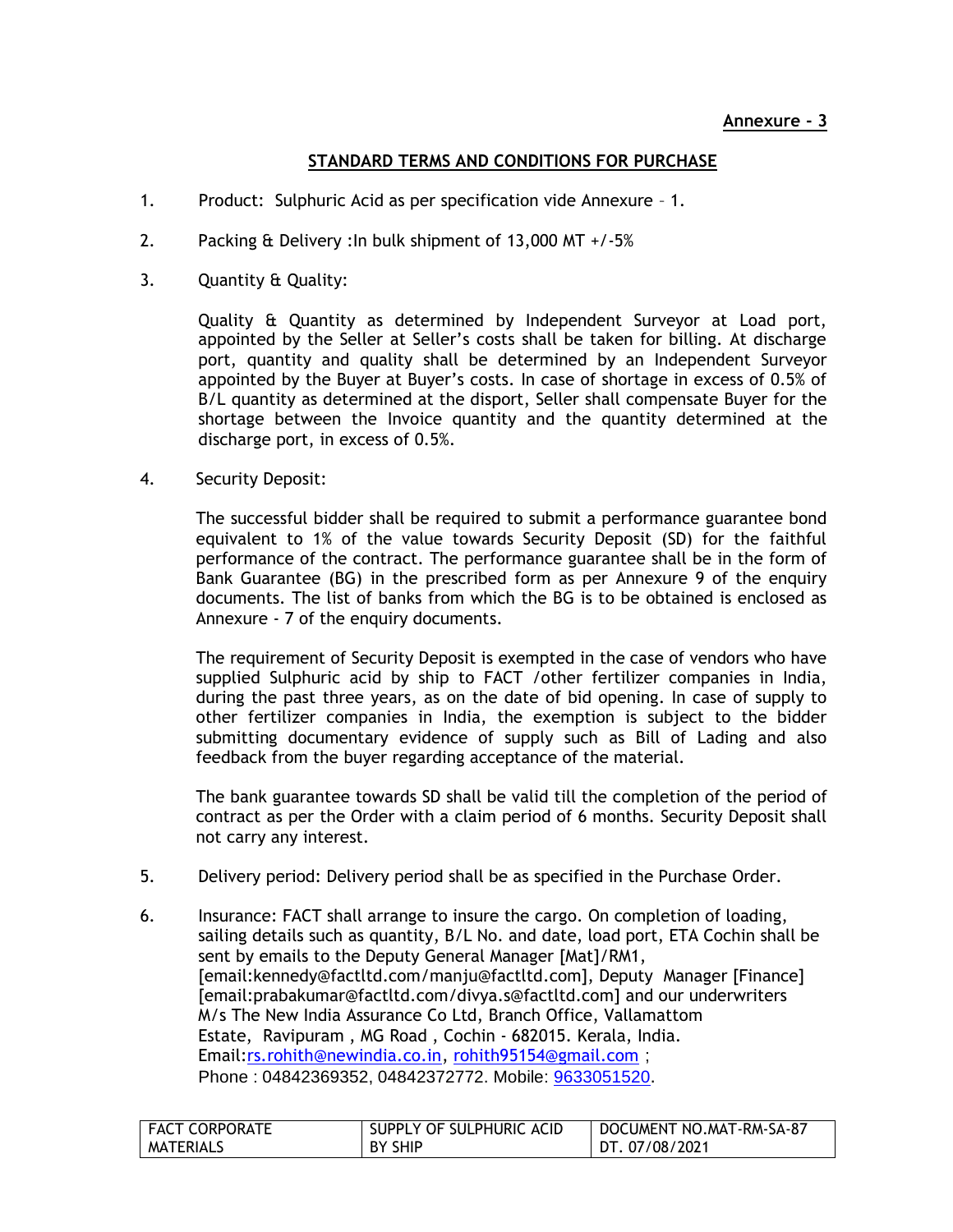- 7. War risk: War risk premium for vessel and crew bonus, if any, payable to vessel owners as per C/P for calling at the nominated loadport, is to be borne by Seller.
- 8. Freight Tax or other tax at loadport: To be borne by Seller
- 9. Payment:

Payment shall be in INR. In the case of vendors who have supplied Sulphuric by ship to FACT /other fertilizer companies in India, during the past three years, as on the date of bid opening, payment shall be by Cash Against Documents (CAD) thro' RTGS.

In the case of bidders who have not supplied Sulphuric Acid by ship to FACT /other fertilizer companies in India, during the past three years, as on the date of bid opening, payment for the first shipment shall be Cash Against Documents after acceptance of the material based on analysis of the sample taken at the Disport by Surveyor appointed by FACT.

Payment shall be made by RTGS/NEFT to Seller's designated bank account against clean and complete shipping documents presented to FACT. Seller's full address, style and account no. and the name and account no. of their banker's shall be furnished in the offer

or

By LC as finalized, after receipt and acceptance of the material at Disport. In case of L/C, buyer"s bank charges including LC opening charges shall be to buyer"s account. Seller"s bank charges including confirmation charges, if required by seller, shall be to Seller"s account. L/C opening charges shall be to FACT's account. Other charges including confirmation charges, in case confirmation is required, will be to Seller's account. L/C will normally be established prior to sailing of the vessel. FACT's confirmation that L/C has been opened will be deemed sufficient for this purpose. Any delay in interbank communication shall not be sufficient reason to delay nomination/ loading/sailing of the vessel.

In case of supply to other fertilizer companies in India, this payment term is subject to the bidder submitting documentary evidence of supply such as Bill of Lading and also feedback from the buyer regarding acceptance of the material

Payment will be made immediately or on due date after expiry of the credit period, if any, on presentation of the following documents:

a) Original Bill of lading  $-3$  Original  $\theta$  3 non negotiable.

b) Certificate of Origin (\*) – 3 copies.

c) Certificate of Quality Analysis - 3 copies

- d) Certificate of Quantity 3 copies.
- e) Commercial invoice 5 copies
- (\*) To be countersigned and stamped by the Chamber of Commerce.

| <b>FACT CORPORATE</b> | SUPPLY OF SULPHURIC ACID | DOCUMENT NO.MAT-RM-SA-87 |
|-----------------------|--------------------------|--------------------------|
| <b>MATERIALS</b>      | <b>BY SHIP</b>           | DT. 07/08/2021           |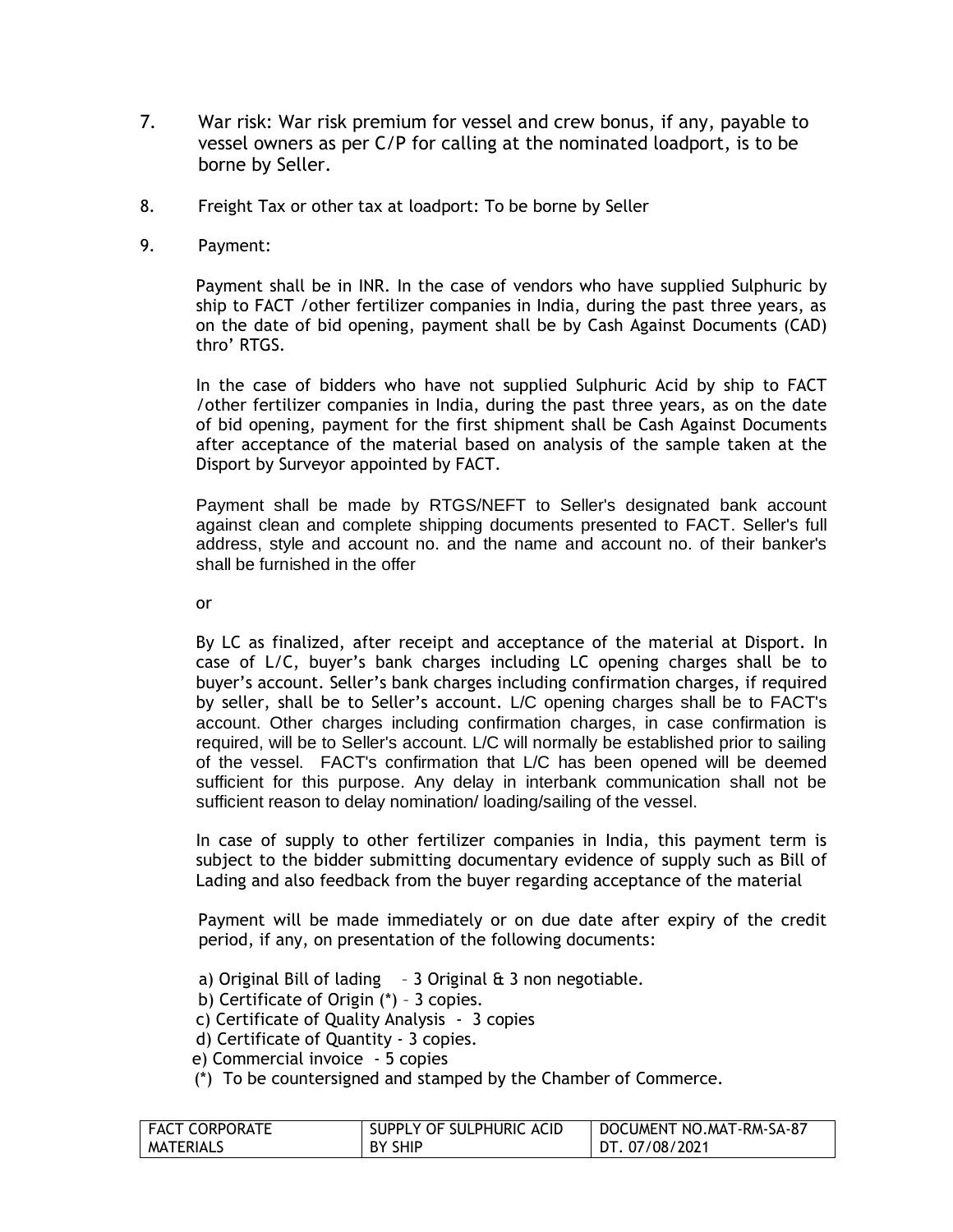#### 12. Liquidated Damages:

The agreed shipment dates shall be firm and shall be treated as the essence of contract. Any delay in effecting the shipment shall render the Seller liable for liquidated damages at the rate of ½% of the value of shipment for every week of part thereof delay subject to a maximum of 2% of the value of shipment. This value shall be either FOB or CFR as per the option exercised by FACT. GST on LD is applicable.

#### 13. Force Majeure

- i) If at any time during existence of this contract if either Seller or FACT is unable to perform in whole or in part any obligation under this contract because of war, hostility, civil commotion, sabotage, quarantine restrictions, acts of God and acts of Govt. (including, but not restricted to prohibition of exports or imports), fires, floods, explosions, epidemics, strikes, embargoes and closure of discharge berths, then the date of fulfillment of agreement shall be rescheduled after considering FACT"s production requirements, ullage, market conditions, prices etc.
- ii) Any waiver/extension of time in respect of the delivery of any installment or part of the goods occasioned due to reasons in (i) above shall not be deemed to be waiver/extension of time in respect of the remaining deliveries.
- iii) If operation of such circumstances exceeds three months, each party shall have the right to refuse further performance of the contract in which case neither Seller nor FACT shall have the right to claim eventual damages from each other.
- iv) The Seller or FACT who is unable to fulfill their obligations under the contract shall within 15 days of occurrence of any of the causes mentioned in this clause inform the other party of the existence or termination of the circumstances preventing the performance of the contract. Certificate issued by local Chamber of Commerce of India shall be sufficient proof of the existence of the above circumstances and their duration.
- v) Non-availability of material shall not be an excuse to the Seller for not performing their obligations under the contract.

#### 14. Default

In the event of any default by the Seller in executing the Purchase Order in accordance with the specifications and/or terms and conditions of the Purchase Order, FACT may terminate the Purchase Order without prejudice to any other right, remedy or option FACT may have. In the event of such termination, FACT shall have the right to procure the goods from other sources at the risk and cost of the Seller.

15. Law

The governing law for this Purchase Order shall be Indian Law. The proper language of the Purchase Order shall be English. The Seller agrees to submit himself to the jurisdiction of Indian Courts of Law.

16. Seller warrants that the goods are free and clear of liens and encumbrances and that he has good and marketable title to the same.

| <b>FACT CORPORATE</b> | SUPPLY OF SULPHURIC ACID | DOCUMENT NO.MAT-RM-SA-87 |
|-----------------------|--------------------------|--------------------------|
| MATERIALS             | <b>BY SHIP</b>           | DT. 07/08/2021           |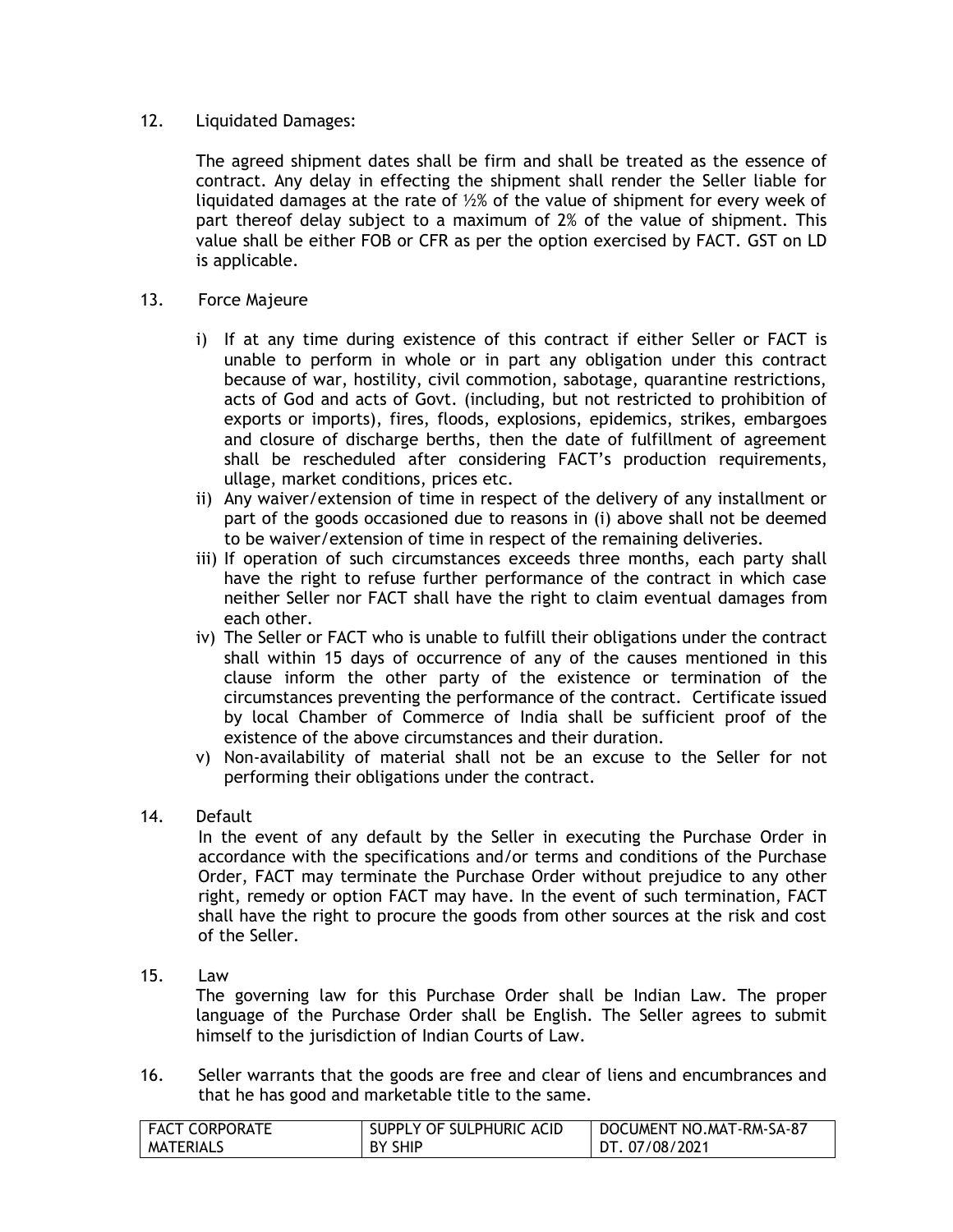#### 17. Arbitration Clause

If any dispute (s) arises out of or in connection with this contract, or in respect of any defined legal relationship associated therewith or derived therefrom, the parties agree to submit the disputes to arbitration under the ICADR (International Centre for Alternative Dispute Resolution) Arbitration Rules 1996. The authority to appoint the arbitrator shall be the International Centre for Alternative Dispute Resolution. The number of Arbitrator shall be one and the language of the arbitration proceedings shall be English. The place of arbitration proceedings shall be Ernakulam in Kerala.

18. This Purchase Order is placed by FACT, The Fertilisers and Chemicals Travancore Limited. It is expressly made clear that the Government of India is not a party to this Purchase Order and has no liabilities, obligations or rights on this order.

\*\*\*\*\*\*\*\*\*

| FACT CORPORATE | SUPPLY OF SULPHURIC ACID | DOCUMENT NO.MAT-RM-SA-87 |
|----------------|--------------------------|--------------------------|
| MATERIALS      | BY SHIP                  | DT. 07/08/2021           |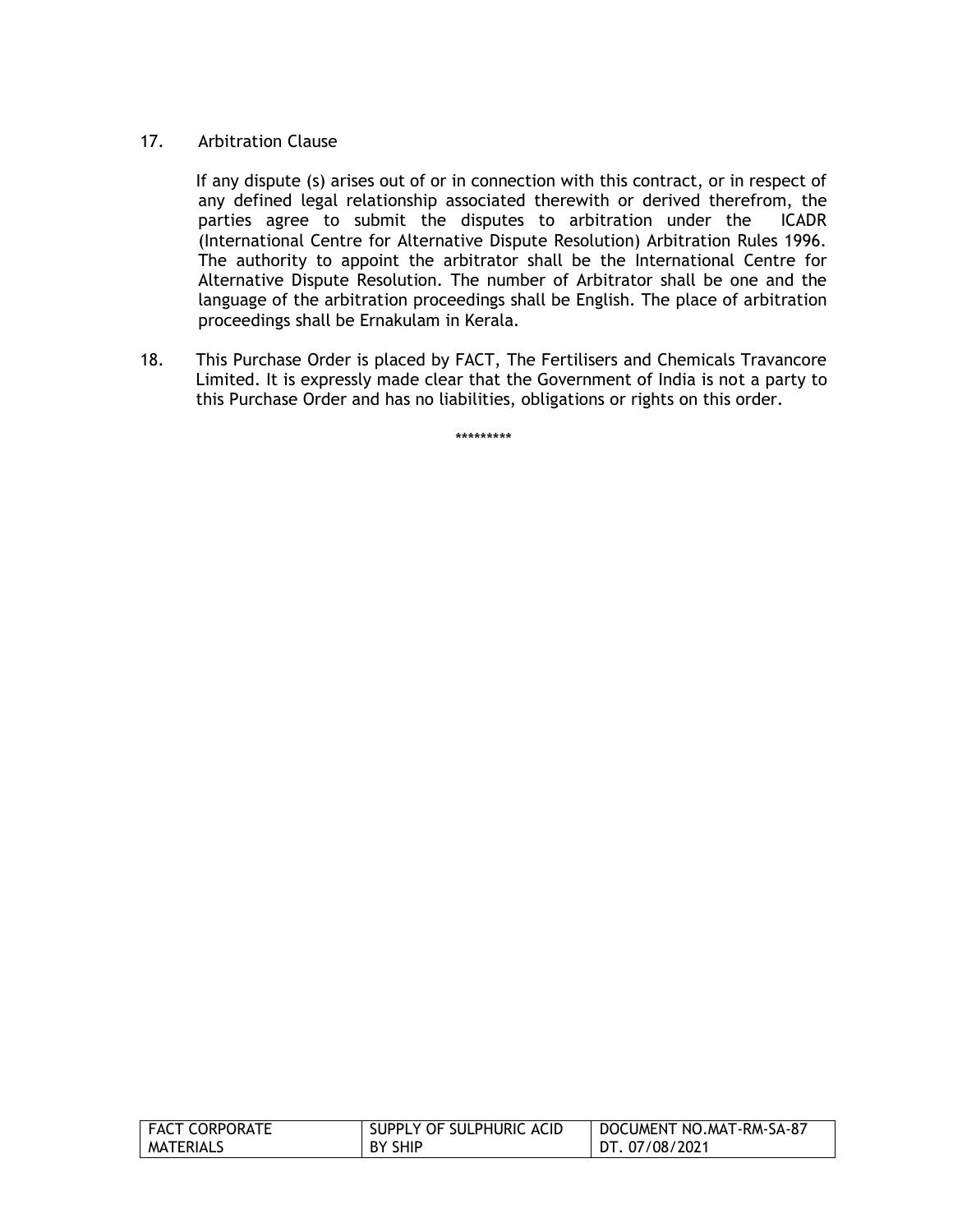#### **SHIPMENT TERMS FOR CFR CONTRACT**

#### 1. Vessel

The vessel to be used for the transportation shall be of highest class Lloyds or equivalent, for carrying Sulphuric Acid in bulk and equipped to carry the product, flying any flag not boycotted by Indian Government. Nomination of the vessels by sellers shall be with the prior approval of buyers.

As per Shipping Development Circular issued by DG Shipping, gas carriers visiting an Indian Port on the West Coast or plying in the Indian Territorial waters in the Arabian Sea or the Indian EEZ during then period of foul weather (being  $1^{st}$  June to 31st August) shall be less than 30 years age.

All vessels calling at Cochin port should have valid P&I and Classification certificates, which should be covered by International Group of P&I clubs and Classified with International Association of Classification Societies as stipulated by the Ministry of Shipping, Govt. of India. If not, necessary relaxation has to be taken by the Vessel Owner from Ministry of Shipping, Govt. of India as per circular no. SR-12020/2/2011-MG dt.  $2<sup>nd</sup>$  August 2012 issued by Ministry of Shipping, well in advance of the vessel's arrival, failing which permission will not be granted by Port for berthing of the vessel.

2. Draft / LOA

 The Q10 Berth at Cochin can handle vessels up to 207 metres length and having a draft of 10.7 metres. The vessels nominated should conform to these requirements. The draft given is only an indication and actual draft available during ETA should be ascertained before loading vessel. Size of flange for connecting discharge hose is 200 NB.

3. Capacity etc.

The buyer(s) will nominate first discharge port with the quantity to be loaded. In no case quantity so loaded should exceed the draft permissible at the first nominated discharge port. The vessel must adhere to all port restrictions/regulations of discharge ports.

Sellers shall arrange transportation of the product in carriers, full/classed and approved as per institute classification clause. Seller shall ensure that the carriers maintain required tools and tackles, pipes, couplings, and flanges/reducers etc., which are required for smooth unloading of the product at the point of unloading.

Vessel to carry sufficient length of hoses suitable for connection to above flange to resort to unloading through hose, if necessary. Prior approval of the buyer shall have to be obtained for use of hoses.

| <b>FACT CORPORATE</b> | SUPPLY OF SULPHURIC ACID | DOCUMENT NO.MAT-RM-SA-87 |
|-----------------------|--------------------------|--------------------------|
| <b>MATERIALS</b>      | <b>BY SHIP</b>           | DT. 07/08/2021           |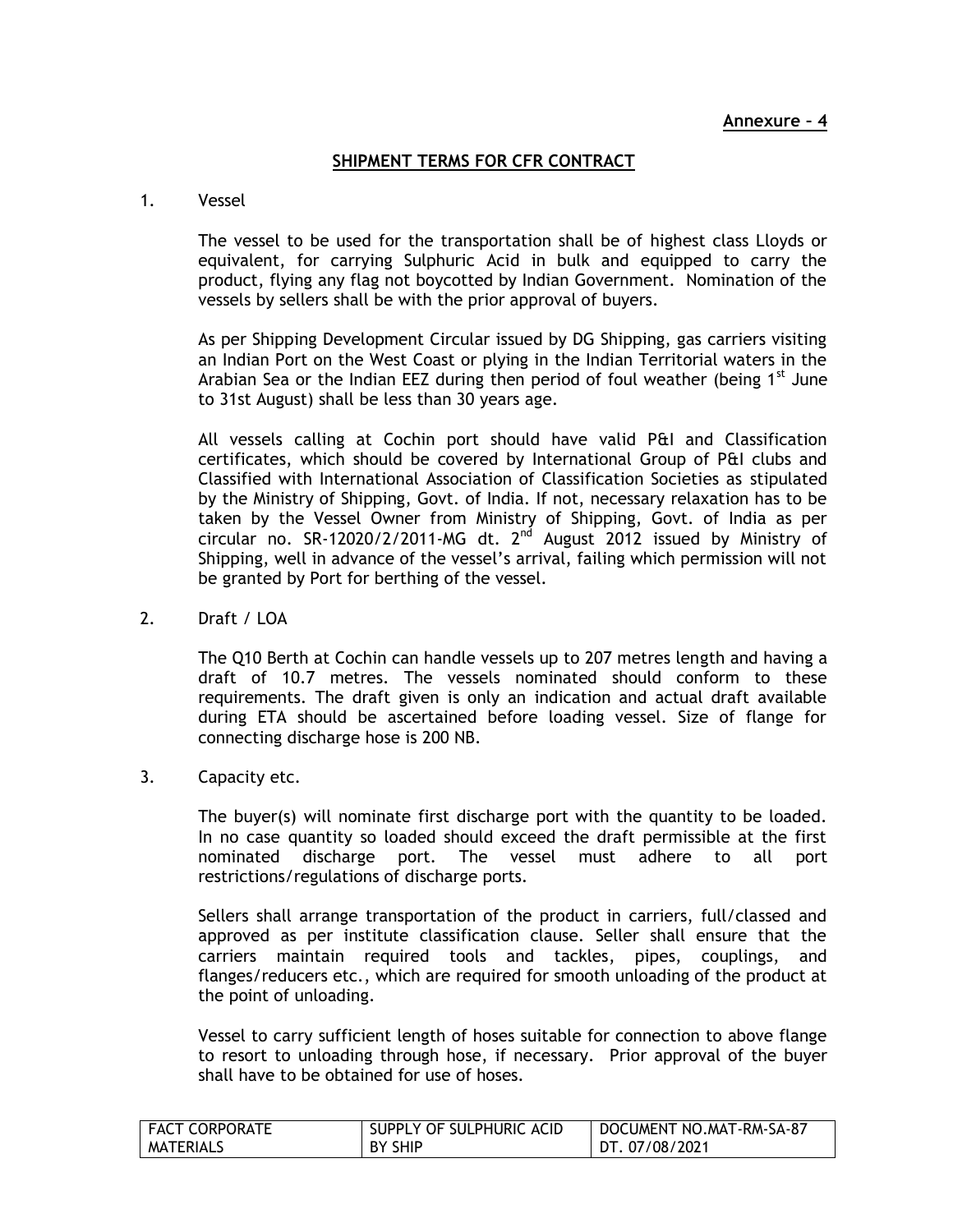Seller shall ensure that the owner of the vessel obtains certification by approved surveyors that the ship"s cargo tanks and pipelines prior to loading of each shipment of the product are commercially free from any impurity whatsoever, including contaminated Ammonia, if any, which may remain in the ships, cargo tanks as residue from earlier shipments. Seller shall also ensure that cargo owner"s rights of recovery against the ship owners would not be lost or waived in any manner in the Charter Party.

4. Prior notice of ETA

At least 3 days prior to the date of commencement of loading of the ship carrying the product, the seller shall notify the Buyer by fax/e-mail of the quantity of product to be shipped (subject to restriction as at para-3 above), the value of the product and any other relevant details that may be required by the buyer.

As soon as the vessel has left Seller"s Jetty, Seller shall notify Buyer by fax/email, the name of the vessel, date and time it left the jetty of the seller and the estimated date & hour when expected to call at the discharge port together with other details as may be required by buyer.

Further, seller shall either give or arrange with the Master of the vessel to give 96 hours, 72 hours, 48 hours and 24 hours notice to the buyer or their nominee indicating the ETA of the vessel at the port of unloading. Thereafter, for any change in the ETA of the vessel by more than a period of 2 hours, the seller shall either advise or arrange with the Master of the vessel so that the buyer is advised about the revised ETA of the vessel.

- 5. Arrival and NOR:
- 5.1 After arrival of the vessel at the customary anchorage at the port of unloading, the Master or his agent shall give buyer or his agent notice by letter, telephone, telegraph, wireless, fax, e-mail to buyer/their nominees confirming that the vessel is in all respects ready to discharge the product.

Laytime shall commence only 6 hours after receipt of Notice Of Readiness (NOR) or on berthing of vessel, whichever occurs first and shall end on disconnection of hoses, even if a vessel is already on demurrage. NOR shall deemed to have been tendered at the first day time suitable high tide after vessel"s arrival at the Port. Berth or no berth, lay time hereinafter provided shall commence upon the expiration of six hours after receipt of such notice or upon the connection of vessel"s hoses to shore line hoses whichever is earlier.

- 5.2 However, when delay is caused to vessel getting into berth giving notice of readiness for any reason over which buyer has no control, such as non-availability of tide, the vessel not conforming to the limitations at the discharge port etc., such delay should not count as used lay time.
- 5.3 In the event of the vessel arriving prior to the agreed laydays at the Discharge Port, the lay time shall commence only from 6.00 AM of the first day of the

| <b>FACT CORPORATE</b> | SUPPLY OF SULPHURIC ACID | DOCUMENT NO.MAT-RM-SA-87 |
|-----------------------|--------------------------|--------------------------|
| <b>MATERIALS</b>      | <b>BY SHIP</b>           | DT. 07/08/2021           |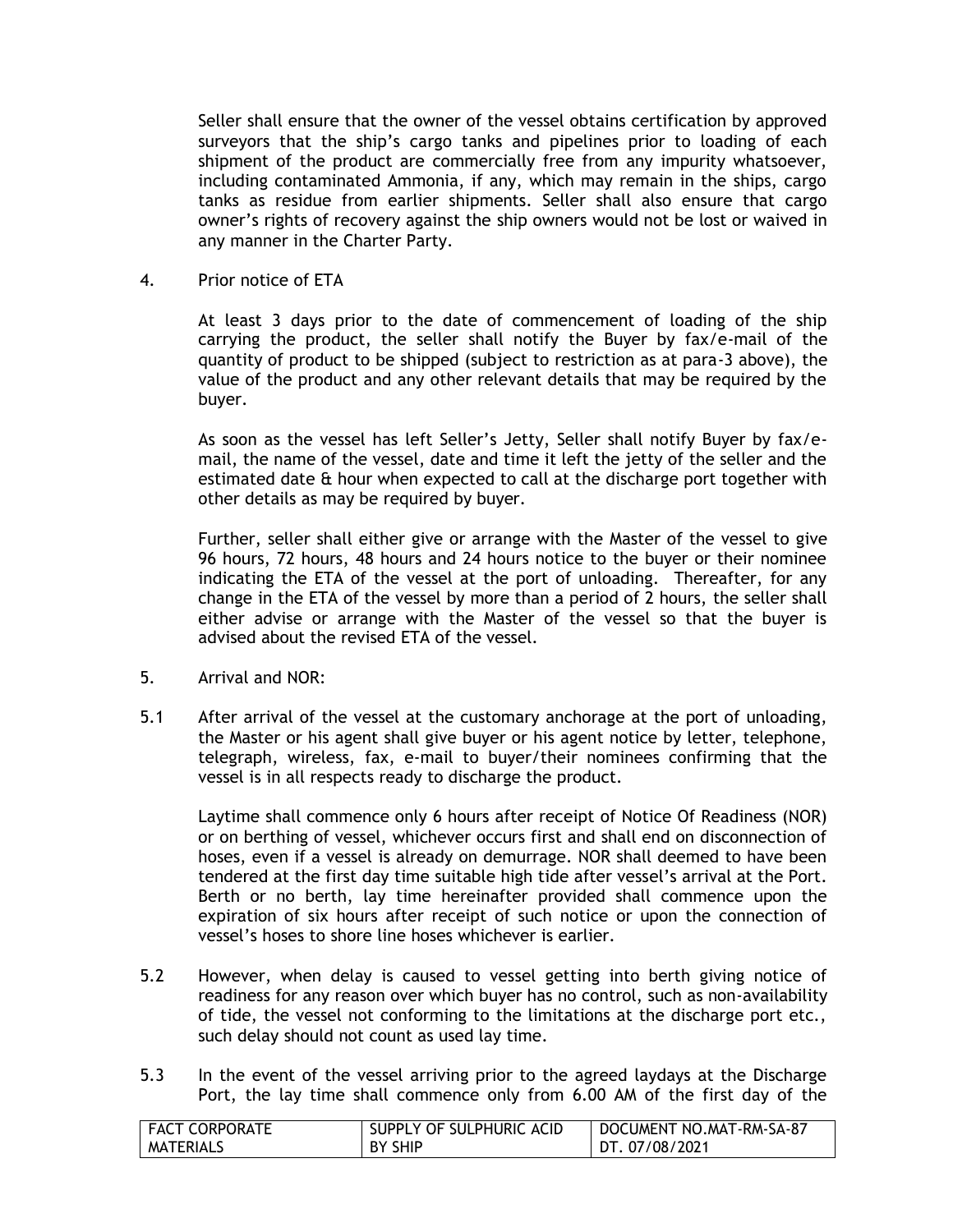laydays accepted by the buyer. However, the buyer can at his discretion arrange for discharge of cargo prior to laydays stipulated vide it is explicitly made clear that the receiver has no obligation to berth the vessel prior to commencement of the confirmed laydays.

- 6. Discharge Rates / Time for discharge (Lay time)
	- a) Discharge rates:

The discharge rate at Q10 berth, Cochin is 700 MT per hour SHINC. In case of slower discharge rate by vessel, the lay time shall be increased proportionately.

b) Lay time:

Min. 27 hrs. for each port of discharge or one hr. for every 600 MT of Sulphuric Acid or part thereof on bill of lading quantity of the respective consignment, whichever is higher, in addition to 6 hrs. NOR time. Seller shall guarantee the discharge rate of 700 MT per hour at port of discharge. In case of slower discharge rate by vessel, the lay time should be increased proportionately. Time lost on account of non-availability of night navigation, vessel missing the last day pilotage will not be to Buyer"s account.

Any delay due to breakdown or inability of vessels facilities to discharge the product within the time allowed shall not count as used lay time. Time shall end counting from the moment discharging hoses or discharge arm is disconnected. Time consumed by the vessel in moving from the discharge port/anchorage in the discharging berth will not count as lay time.

7. Demurrage

Demurrage rate shall be as per Charter Party applicable. Copy of C/P to be furnished. If, however, demurrage is incurred at the port of discharge by any reason over which FACT have no control including but not limited to fire, explosion, storm or by strike, lockout, stoppage or restraint of labour by break down of machinery or equipment in or about the plant/unloading facilities of FACT or any other force majeure circumstances, no demurrage shall be payable.

8. Port dues

At discharging port, dues on vessel will be for the sellers/owner"s account, but dues on product including duties, taxes, will be for Buyer's account.

9. Bill of Lading

The Bill of Lading issued for the product will stipulate any port in India. In case of deviation at buyer"s request it is understood that all terms, conditions, exceptions of the B/L and affreightment contract are automatically extended to

| <b>FACT CORPORATE</b> | SUPPLY OF SULPHURIC ACID | DOCUMENT NO.MAT-RM-SA-87 |
|-----------------------|--------------------------|--------------------------|
| <b>MATERIALS</b>      | <b>BY SHIP</b>           | DT. 07/08/2021           |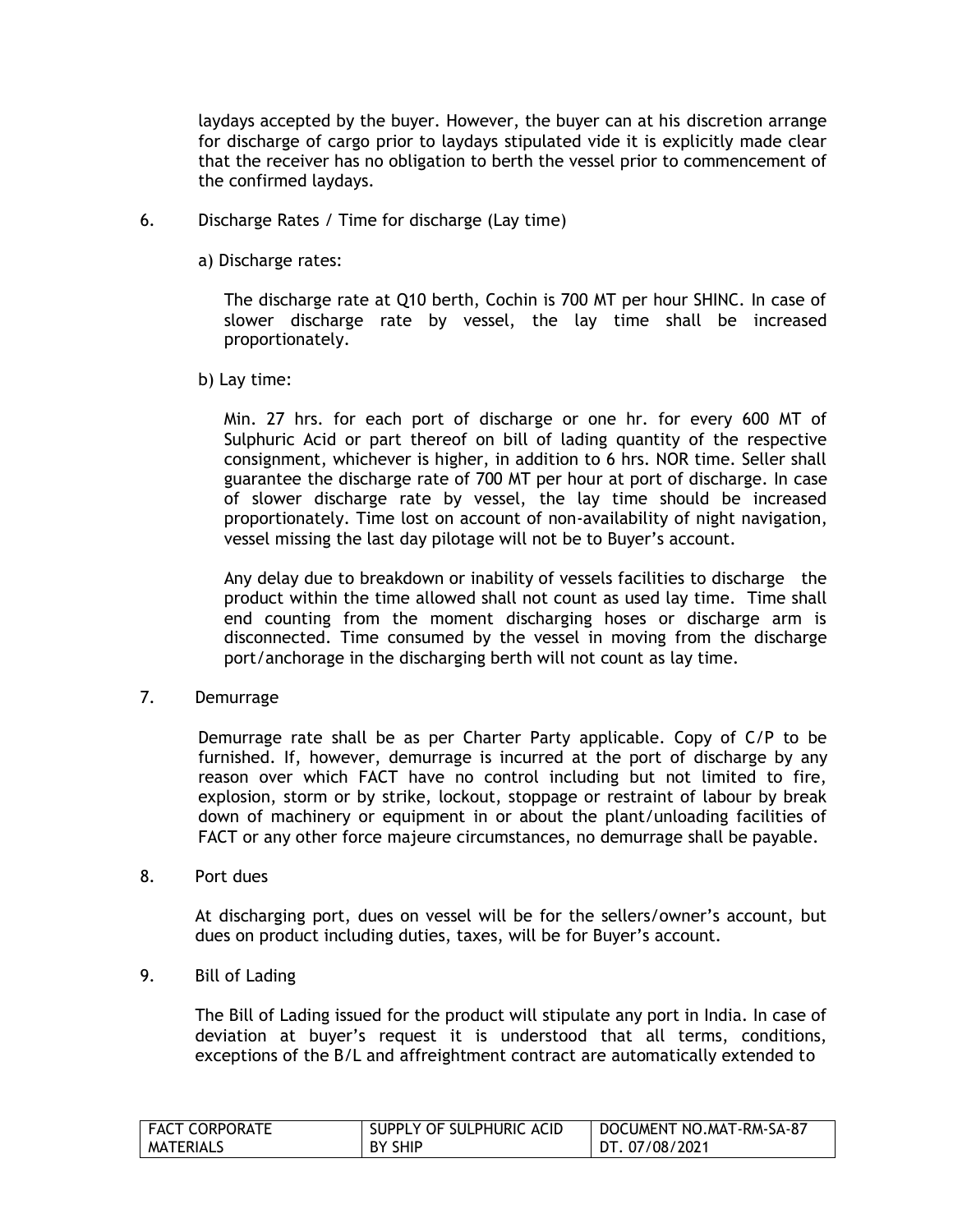the second port without issuing a new B/L. The B/L will also incorporate clause Paramount, Jason Clause, Both to Blame Collision Clause and General Average.

10. Quantity survey.

The Master of the vessel, his officers or his agents, have the right to observe and inspect the Buyer"s facilities and the independent surveyors have the right to ensure by inspection that satisfactory method of assessment of quantity is applied. On completion of unloading, a provisional receipt for the quantity received should be provided to the owner of the vessel by the Buyer in agreement with the Surveyor.

11. Shortage

Shortage in excess of 0.5% of the B/L quantity will be borne by the seller and will be paid at the rate of CFR price to Buyer. Quantities will be determined on the basis of Survey report of Terminal shore Tank Readings at discharge port (refer clause 3 of Standard Terms and Conditions of Purchase- Annexure-5). The shortage claim shall be settled and remitted by Seller to buyer within 30 days of receipt of claim.

12. Completion of discharge

The vessel shall have the liberty to sail immediately on completion of discharge unless obstructed by weather, fog or port conditions, for which Buyer shall not be responsible in any manner.

13. Documents

Immediately on sailing of a vessel, the seller shall despatch directly to the buyer, two negotiable sets of the following documents by courier.

- a) Two of the three negotiable copies of clean Bill of lading in long term from marked "Freight pre-paid" and seven copies of non-negotiable B/L.
- b) Commercial invoice 3 copies.<br>
c) Certificate of Origin 3 copies
- c) Certificate of Origin
- d) Analytical Report 3 copies
- e) Survey Report 3 copies.

---------------------

| <b>FACT CORPORATE</b> | SUPPLY OF SULPHURIC ACID | DOCUMENT NO.MAT-RM-SA-87 |
|-----------------------|--------------------------|--------------------------|
| MATERIALS             | BY SHIP                  | DT. 07/08/2021           |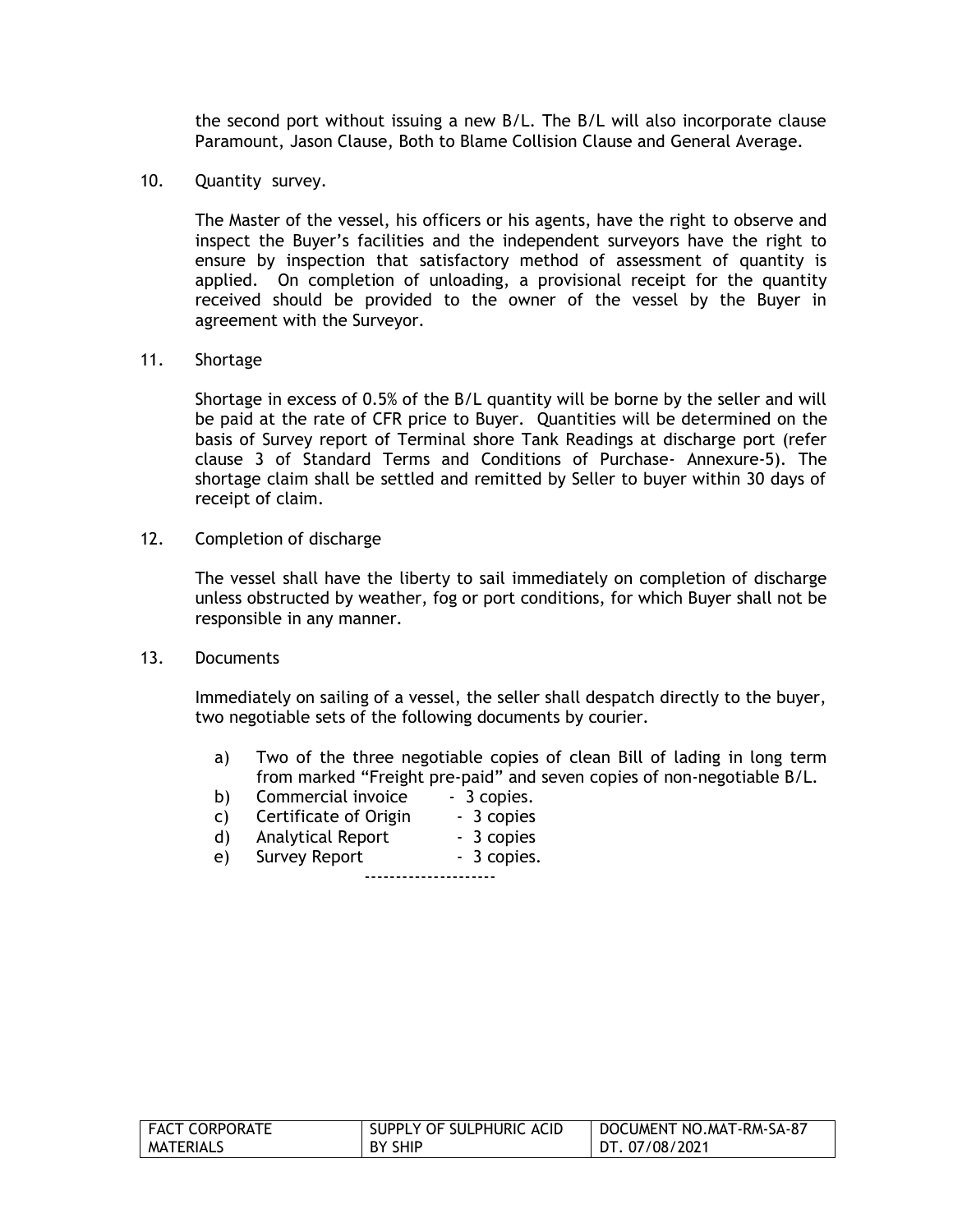#### **COMPLIANCE STATEMENT**

Ref: Enquiry No. MAT-RM –SA-87 dated 07/08/2021

We have read and understood all the Enquiry Documents (Enquiry Notice and all Annexures) against your enquiry no. MAT-RM–SA-87 dated 07/08/2021 and hereby confirm our acceptance to the same except for the deviations listed below:

| <b>LIST OF DEVIATIONS</b> |             |                               |  |
|---------------------------|-------------|-------------------------------|--|
| Document/<br>Clause No.   | Description | <b>Reasons for Deviations</b> |  |
|                           |             |                               |  |
|                           |             |                               |  |
|                           |             |                               |  |
|                           |             |                               |  |
|                           |             |                               |  |
|                           |             |                               |  |
|                           |             |                               |  |
|                           |             |                               |  |
|                           |             |                               |  |

Name of Vendor:

Name & Designation of Authorized Signatory:

Seal & Signature:

Date:

| <b>FACT CORPORATE</b> | SUPPLY OF SULPHURIC ACID | DOCUMENT NO.MAT-RM-SA-87 |
|-----------------------|--------------------------|--------------------------|
| MATERIALS             | <b>BY SHIP</b>           | DT. 07/08/2021           |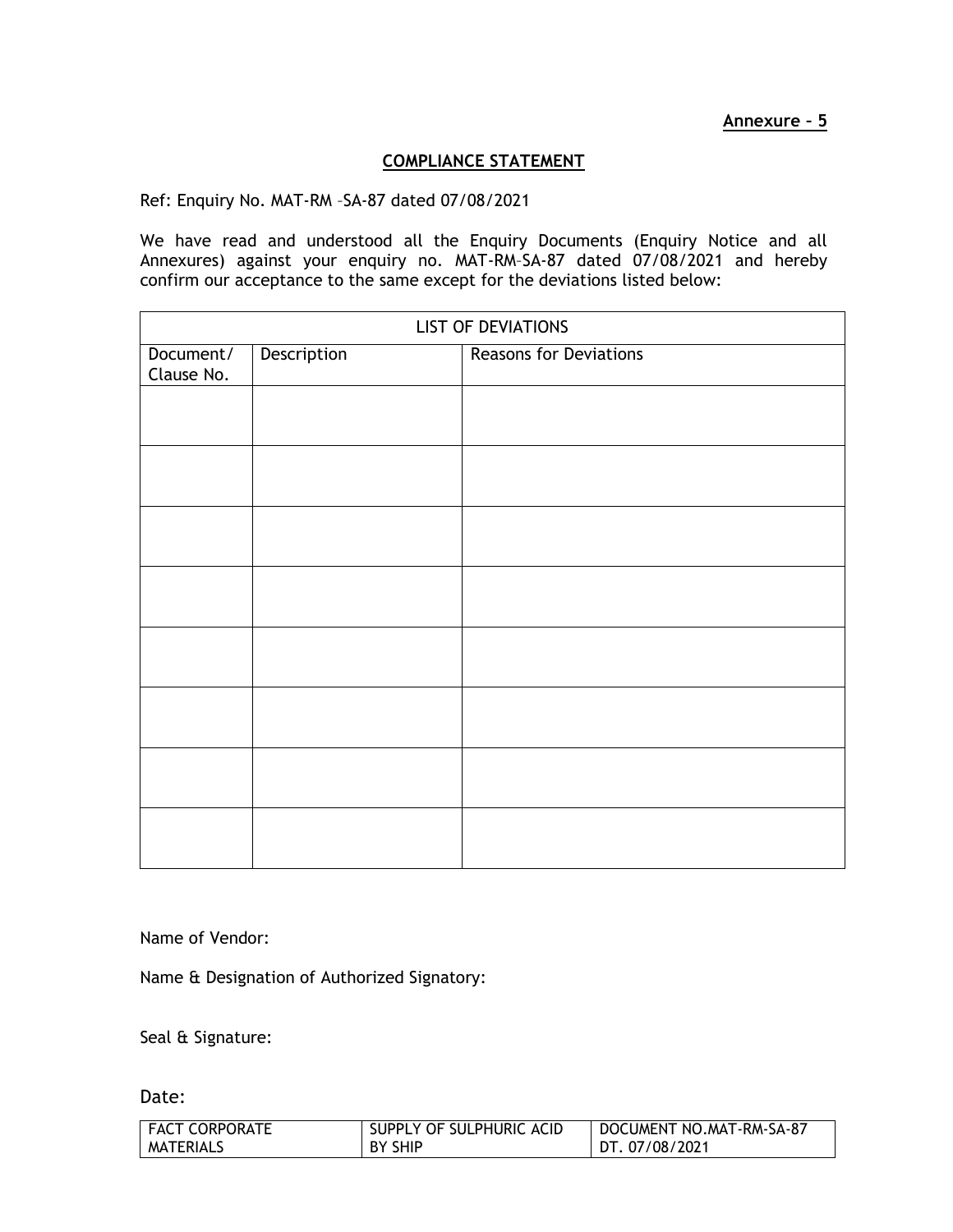# **Annexure- 6**

## **Unpriced Price Bid Format**

| <u>Sl. No</u> | Price elements                                                                        | <b>Rates Per MT</b>  |
|---------------|---------------------------------------------------------------------------------------|----------------------|
|               | Price for delivery at Cochin port<br>(including freight)<br>[Payment on Cash Basis]   | quoted / not quoted  |
| 2             | Price for delivery at Cochin port<br>(including freight)<br>[Payment on Credit Basis] | quoted / not quoted  |
| 3             | IGST or SGST plus CGST as<br>applicable [Payment on Cash Basis]                       |                      |
| 4             | IGST or SGST plus CGST as<br>applicable [Payment on Credit Basis]                     |                      |
| 5             | Total landed cost including GST-<br>On Cash basis                                     | quoted / not quoted  |
| 6             | Credit period offered (No. of days)                                                   | days from BL<br>date |
|               | Total landed cost including GST -<br>With Credit period as in (6) above.              | quoted / not quoted  |

| Total quantity offered      | <br>٠    |
|-----------------------------|----------|
| Port of loading             |          |
| Arrival Cochin lay can      |          |
| [Loadport laycan            |          |
| Loading period at load port | :  Hours |
| Sailing time to Cochin      | :  days] |
|                             |          |

| Name of Bidder: |  |  |  |
|-----------------|--|--|--|
|-----------------|--|--|--|

Signature of Authorized Signatory:

Date:

Place: Seal: Seal: Seal: Seal: Seal: Seal: Seal: Seal: Seal: Seal: Seal: Seal: Seal: Seal: Seal: Seal: Seal: Seal: Seal: Seal: Seal: Seal: Seal: Seal: Seal: Seal: Seal: Seal: Seal: Seal: Seal: Seal: Seal: Seal: Seal: Seal:

| <b>FACT CORPORATE</b> | SUPPLY OF SULPHURIC ACID | DOCUMENT NO.MAT-RM-SA-87 |
|-----------------------|--------------------------|--------------------------|
| MATERIALS             | <b>BY SHIP</b>           | DT. 07/08/2021           |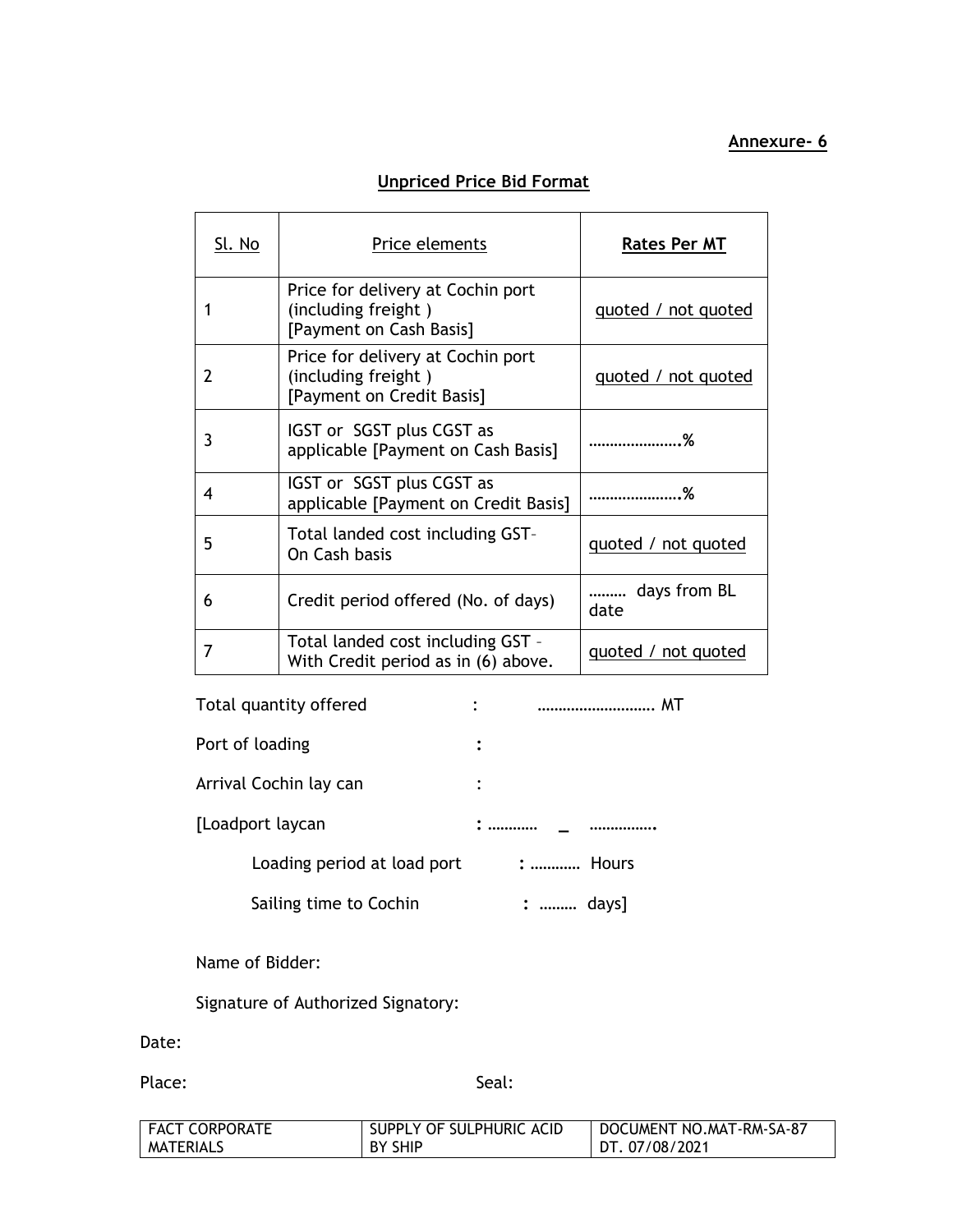## **Price Bid Format**

| Sl. No | Price elements                                                                        | Rs. Per MT           |
|--------|---------------------------------------------------------------------------------------|----------------------|
|        | Price for delivery at Cochin port<br>(including freight)<br>[Payment on Cash Basis]   |                      |
| 2      | Price for delivery at Cochin port<br>(including freight)<br>[Payment on Credit Basis] |                      |
| 3      | IGST or SGST plus CGST as<br>applicable [Payment on Cash Basis]                       |                      |
| 4      | IGST or SGST plus CGST as<br>applicable [Payment on Credit Basis]                     |                      |
| 5      | Total landed cost including GST-<br>On Cash basis                                     |                      |
| 6      | Credit period offered (No. of days)                                                   | days from BL<br>date |
|        | Total landed cost including GST -<br>With Credit period as in (6) above.              |                      |

| Total quantity offered      |          |
|-----------------------------|----------|
| Port of loading             |          |
| Arrival Cochin lay can      |          |
| [Loadport laycan            |          |
| Loading period at load port | :  Hours |
| Sailing time to Cochin      | :  days] |

Name of Bidder:

Signature of Authorized Signatory:

Date:

Place: Seal: Seal: Seal: Seal: Seal: Seal: Seal: Seal: Seal: Seal: Seal: Seal: Seal: Seal: Seal: Seal: Seal: Seal: Seal: Seal: Seal: Seal: Seal: Seal: Seal: Seal: Seal: Seal: Seal: Seal: Seal: Seal: Seal: Seal: Seal: Seal:

| <b>FACT CORPORATE</b> | SUPPLY OF SULPHURIC ACID | DOCUMENT NO.MAT-RM-SA-87 |
|-----------------------|--------------------------|--------------------------|
| <b>MATERIALS</b>      | <b>BY SHIP</b>           | DT. 07/08/2021           |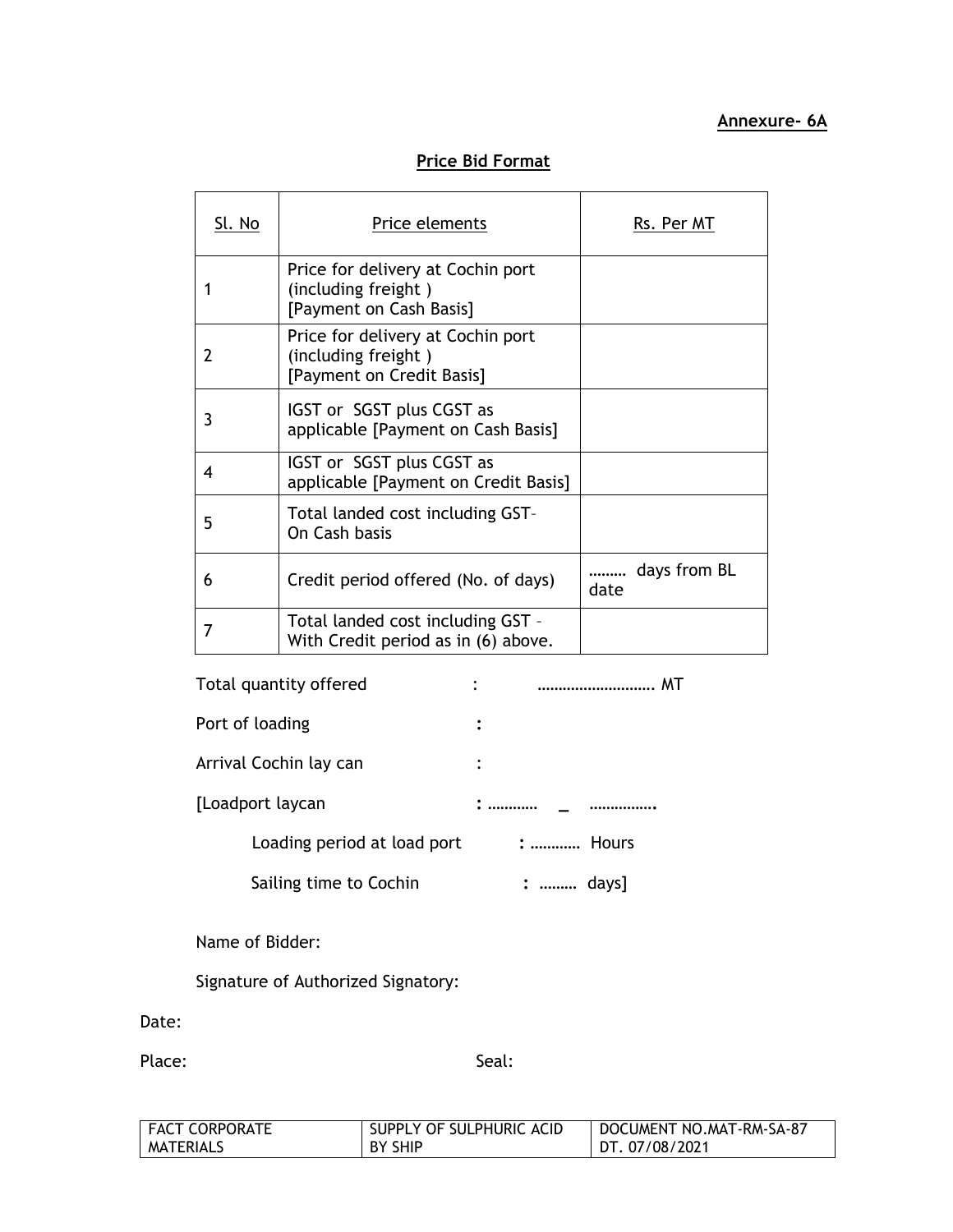#### **LIST OF FACT APPROVED BANKERS FOR BANK GUARANTEE:**

Please note that all bank guarantees against the above-referred enquiry shall be issued and confirmed by the banks approved by FACT. The list of banks approved by FACT is given below:

A) STATE BANK OF INDIA AND ITS ASSOCIATE BANKS:

1. State Bank of India,

#### B) NATIONALISED BANKS:

- 1. Allahabad Bank,
- 2. Andhra Bank,
- 3. Bank of Baroda,
- 4. Bank of India,
- 5. Bank of Maharashtra,
- 6. Canara Bank,
- 7. Central Bank of India,
- 8. Corporation Bank,
- 9. Dena Bank,
- 10. Indian Bank,
- 11. Indian Overseas Bank,
- 12. Oriental Bank of Commerce,
- 13. Punjab & Sind Bank,
- 14. Punjab National Bank,
- 15. Syndicate Bank,
- 16. UCO Bank,
- 17. Union Bank of India,
- 18. United Bank of India,
- 19. Vijaya Bank.

#### C) OTHER BANKS:

- 1. Bank of Rajasthan Limited,
- 2. Catholic Syrian Bank Limited
- 3. Kotak Mahindra bank Ltd.,
- 4. South Indian Bank Ltd.,
- 5. Tamilnad Merchantile Bank Ltd.,
- 6. The Federal Bank Ltd.,
- 7. The Jammu & Kashmir bank Limited,
- 8. The Karnatka Bank Limited,
- D) FOREIGN BANKS:
- 1. ABN AMRO Bank N.V.,
- 2. American Express Bank Limited,

| <b>FACT CORPORATE</b> | SUPPLY OF SULPHURIC ACID | DOCUMENT NO.MAT-RM-SA-87 |
|-----------------------|--------------------------|--------------------------|
| MATERIALS             | BY SHIP                  | DT. 07/08/2021           |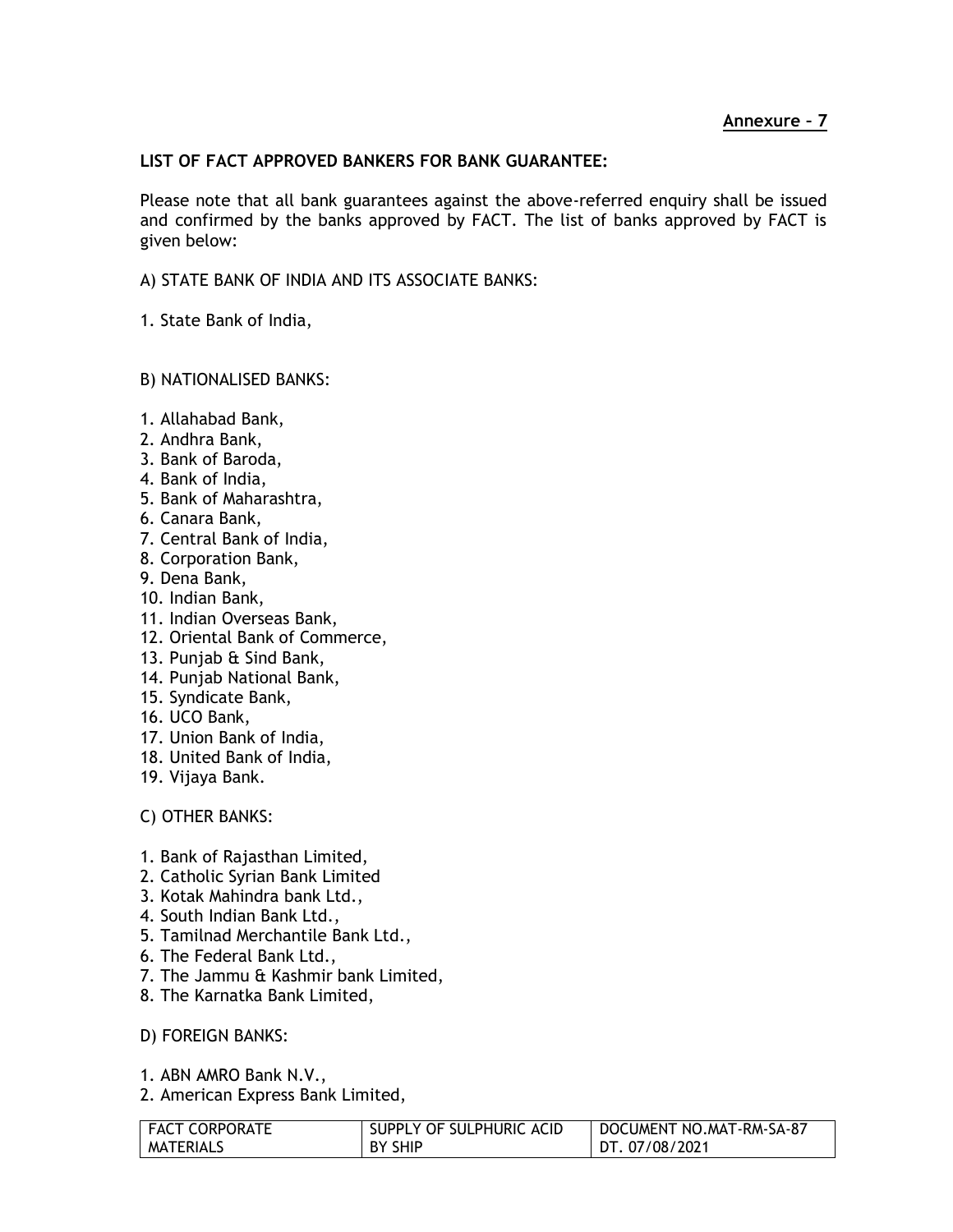- 3. Bank of American National Trust & Saving Association,
- 4. Bank of Tokyo Limited,
- 5. Barclays Bank PLC
- 6. BNP Paribas
- 7. Calyon Bank
- 8. Citibank N.A.,
- 9. Deutsche Bank,
- 10. Development Bank of Singapore (DBS)
- 11. Hong Kong & Shanghai Banking Corporation Limited,
- 12. ING Vysya Bank
- 13. JP Morgan Chase Bank,
- 14. Standard Chartered Bank.
- E) PRIVATE SECTOR BANKS:
- 1. Axis Bank Ltd.,
- 2. Housing Development Finance Corporation Ltd., (HDFC)
- 3. ICICI Bank Limited,
- 4. IDBI Bank Limited,

Note: If the Bank Guarantee is issued by a bank outside India, a counter guarantee from an Indian nationalized/ scheduled bank in India shall be submitted.

------------------

| <b>FACT CORPORATE</b> | SUPPLY OF SULPHURIC ACID | DOCUMENT NO.MAT-RM-SA-87 |
|-----------------------|--------------------------|--------------------------|
| MATERIALS             | <b>BY SHIP</b>           | DT. 07/08/2021           |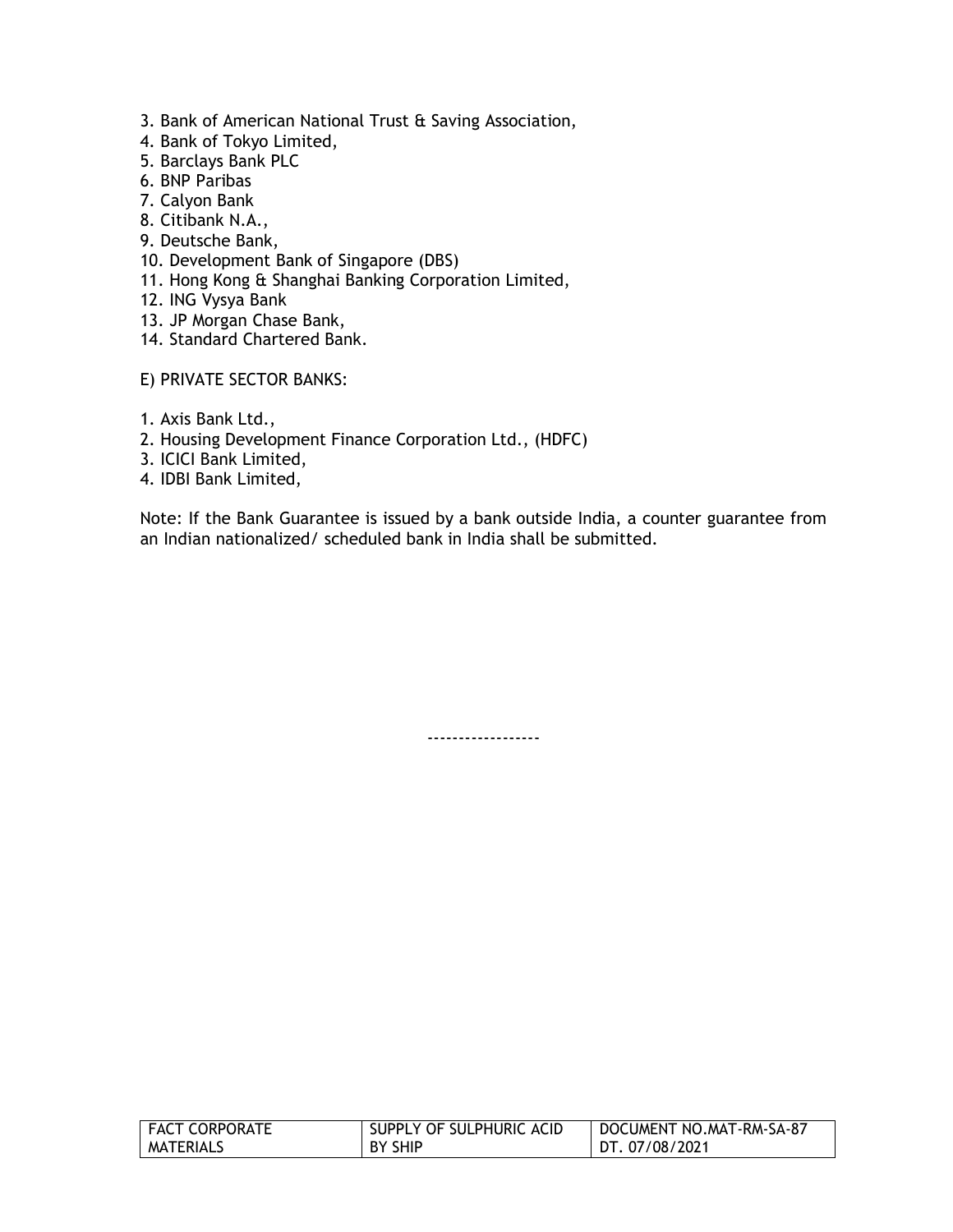## Bid-Security Declaration

To Deputy General Manager (Materials) Corporate Materials Department FACT Ltd. Udyogamandal - 683501, Kochi.

Reference: (l) Enquiry No……………….. of FACT. (2) Our Bid No……………… dt.

I/We ,………………………. irrevocably declare as under:

l/We understand that, as per Clause ………………....of Tender/bid conditions, bids must be supported by a Bid Security Declaration in lieu of Earnest Money Deposit.

l/We hereby accept that I/We may be disqualified from bidding for any contract with you for a period of Three years from the date of disqualification as may be notified by you (without prejudice to FACT's rights to claim damages or any other legal recourse ) if,

- l) I am / We are in a breach of any of the obligations under the bid conditions.
- 2) I/We have withdrawn or unilaterally modified/amended/revised, my/our Bid during the bid validity period specified in the form of Bid or extended period, if any.
- 3) On acceptance of our bid by FACT, I/we failed to deposit the prescribed Security Deposit or fails to execute the agreement or fails to commence the execution of the work in accordance with the terms and conditions and within the specified time.

Signature:

Name & designation of the authorized person signing the Bid-Security Declaration Form:

Duly authorized to sign the bid for and on behalf of: …………………………………………………..(complete name of Bidder).

Dated on………………… day of………………… month………………...year.

(Note: In case of a Joint Venture, the Bid Security Declaration must be in the name of all partners to the Joint Venture that submits the bid).

| FACT CORPORATE | SUPPLY OF SULPHURIC ACID | DOCUMENT NO.MAT-RM-SA-87 |
|----------------|--------------------------|--------------------------|
| MATERIALS      | BY SHIP                  | DT. 07/08/2021           |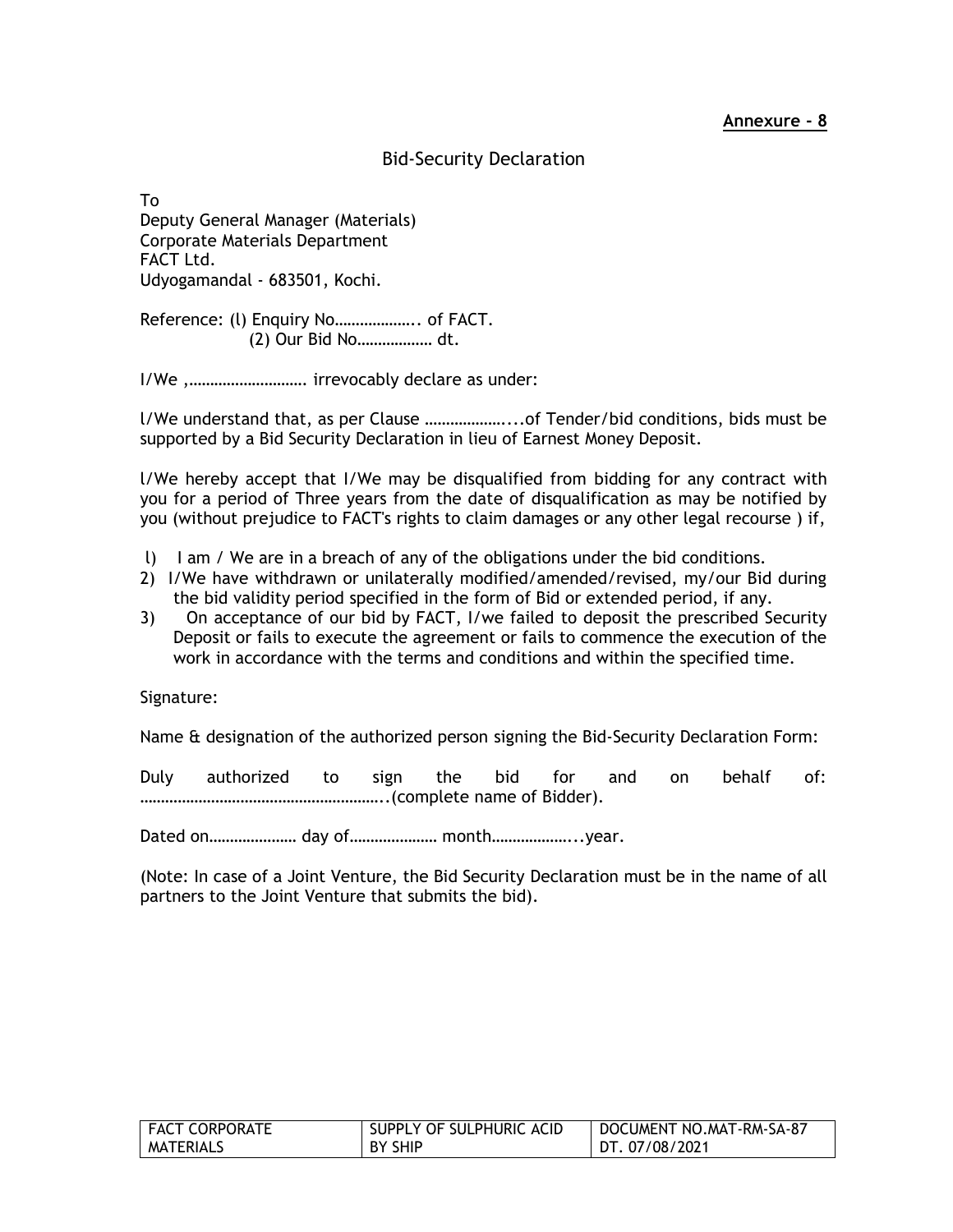#### **PROFORMA OF BANK GUARANTEE IN LIEU OF SECURITY DEPOSIT (PERFORMANCE GUARANTEE BOND) (To be obtained from a Nationalized / Scheduled Bank on Stamp Paper of Rs. 500/-).**

The Fertilisers and Chemicals Travancore Limited, Udyogamandal P.O. Cochin - 683 501

WHEREAS FACT - Head Office, a Division of Fertilisers and Chemicals Travancore Limited, Udyogamandal P.O. Kerala (hereinafter called referred to as the Company) has placed a Purchase Order No...................dated...........with M/s...................... .......................... hereinafter called the supplier) for the supply of ........................... and whereas it is one of the conditions of the said purchase order that the Supplier shall either remit a sum of USD.............(US Dollars.............................only) or furnish a Bank Guarantee for USD............. (US Dollars ...............................only)as security deposit for the due fulfillment of the said purchase order by the said Supplier.

In consideration of the Company having agreed to accept a Bank Guarantee from us towards such security deposit in lieu of the cash deposit in accordance with the terms and conditions of the above purchase order, we.................. the Bank (hereinafter referred to as the Bank) do hereby undertake to pay the Company merely on demand any sum or sums from time to time demanded by the Company up to a maximum of USD...... (US Dollars............. only) being the amount of the security deposit against any loss or damage caused to or suffered by or would be caused to or suffered by the Company by reason of any breach by the said Supplier of any of the terms and conditions contained in the said purchase order.

We, the said Bank, do hereby undertake to pay the amount so demanded by the Company without any demur merely on a demand from the Company stating that the amount claimed is due by way of loss or damage caused to or suffered or would be caused to or suffered by the Company by reason of breach by the said Supplier of any of the terms and conditions contained in the said contract. Any such demand made on the Bank shall be conclusive as regards the amount due and payable by the Bank under this guarantee.

We undertake to pay to the Company any money so demanded notwithstanding any dispute or disputes raised by the said Supplier in any suit or proceeding pending before any court or Tribunal relating thereto our liability under this being absolute and unequivocal.

The payment so made by us under this Guarantee shall be a valid discharge of our liability for payment thereunder and the said Supplier shall have no claim against us for making such payment.

We .............................. further agree that the guarantee herein contained shall remain in full force and effect during the period that would be taken for the performance of the said contract and that it shall continue to be enforceable till all the dues of the Company under or by virtue of the said contract have been fully paid and its claim satisfied or discharged or till the Company certifies that the terms and conditions of the said contract have been fully and properly carried out by the said Supplier and accordingly discharges this guarantee.

We .............................. further agree with the said Company that they shall have the fullest liberty without our consent and without affecting in any manner our obligations hereunder to vary any of the terms and conditions of the said contract or to extend time of performance by the said Supplier

| <b>FACT CORPORATE</b> | SUPPLY OF SULPHURIC ACID | DOCUMENT NO.MAT-RM-SA-87 |
|-----------------------|--------------------------|--------------------------|
| MATERIALS             | <b>BY SHIP</b>           | DT. 07/08/2021           |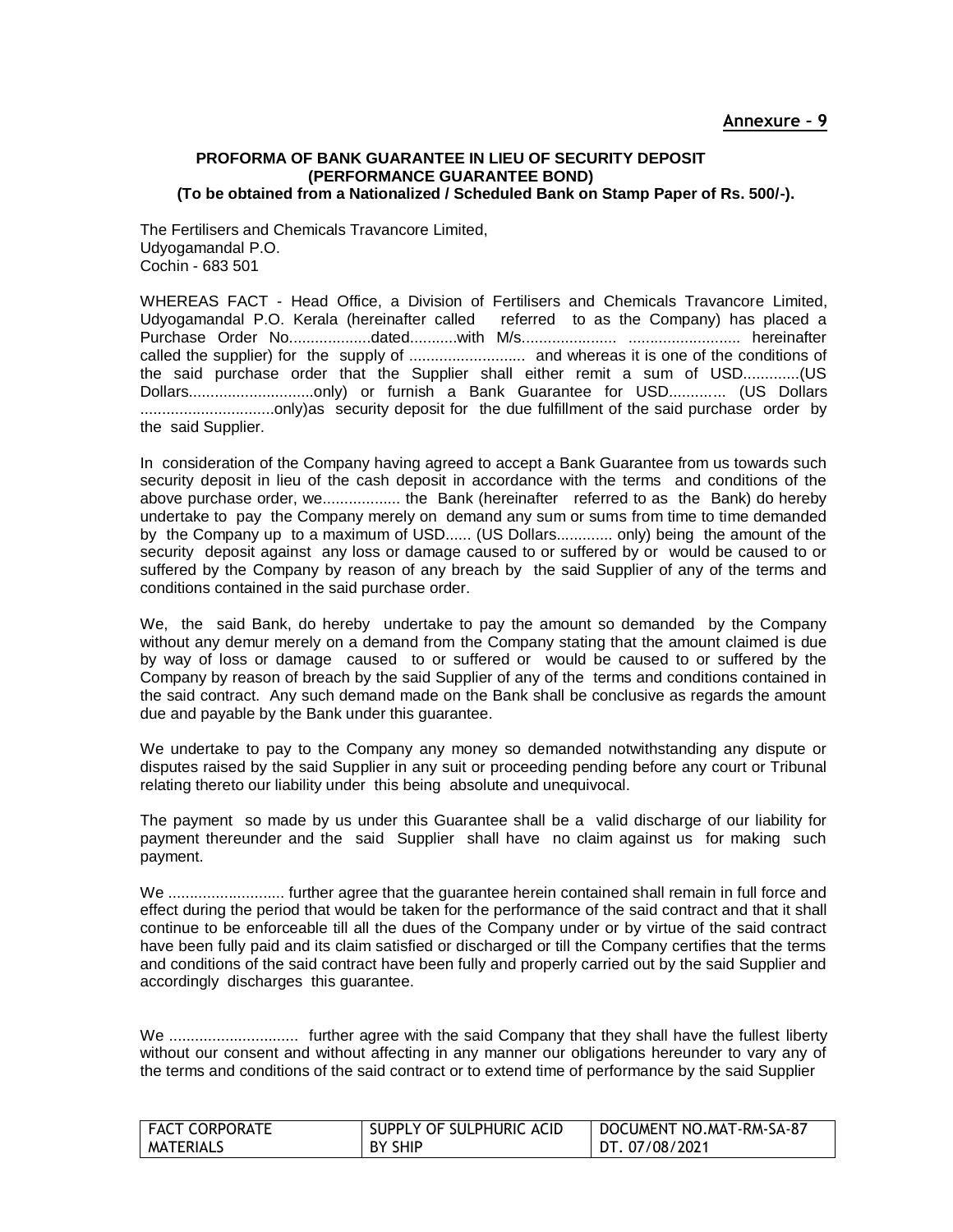or to postpone for any time and from time to time any of the powers exercisable by it against the seller and either to enforce or forebear from enforcing any of the terms and conditions governing the said contract or securities available to the Company and the said Bank shall not be released from its liability under these presents by any exercise by the Company of the liberty with reference to the matters aforesaid or by reason of time being given to the said Supplier or any other forbearance, act or omission on the part of the Company or any indulgence by the Company to the said Supplier or any other matter or thing whatsoever which under the law relating to sureties, but for this provision, have the effect of so relieving us.

This guarantee shall not be effected by any change in the constitution of the Bank or the Company or the said Supplier nor shall this guarantee be affected by any change in the constitution of the Company or the said Supplier by absorption with any other body or corporation and this guarantee shall be available to or enforceable by such body or corporation.

Our guarantee shall remain in force until ............... Unless a claim or demand is made within six months after the expiry of the above date, all the Company's rights under the guarantee shall be deemed as waived/forfeited and we shall be relieved and discharged from all liabilities thereunder. Notwithstanding anything contained hereinbefore, our liability under this guarantee shall be limited to an amount not exceeding USD............ (US Dollars .......................... only).

Any notice by way of request, demand or otherwise hereunder may be sent by post to the Bank addressed as aforesaid and if sent by post, it shall be deemed to have been given at the time when it would be delivered in due course of post and in proving such notice when given by post, it shall be sufficient to prove that the envelope containing the notice was posted and certificate signed by an officer of the Company that the envelope was so posted shall be conclusive.

Disputes/differences, if any, relating to or arising out of this Bank Guarantee, shall be settled by courts having jurisdiction over Udyogamandal, in Kerala State, India, where the registered office of the company is situated and no other court shall have jurisdiction in the matter.

We .............................................. Bank lastly undertake not to revoke this guarantee during its currency except with the previous consent of FACT in writing.

Dated this ......... day of ...................... Two thousand .....

For (Name of Bank) :

Authorised Official : Name : : Designation :

Place:

Full address of the Branch issuing this guarantee.

| <b>FACT CORPORATE</b> | SUPPLY OF SULPHURIC ACID | DOCUMENT NO.MAT-RM-SA-87 |
|-----------------------|--------------------------|--------------------------|
| <b>MATERIALS</b>      | BY SHIP                  | DT. 07/08/2021           |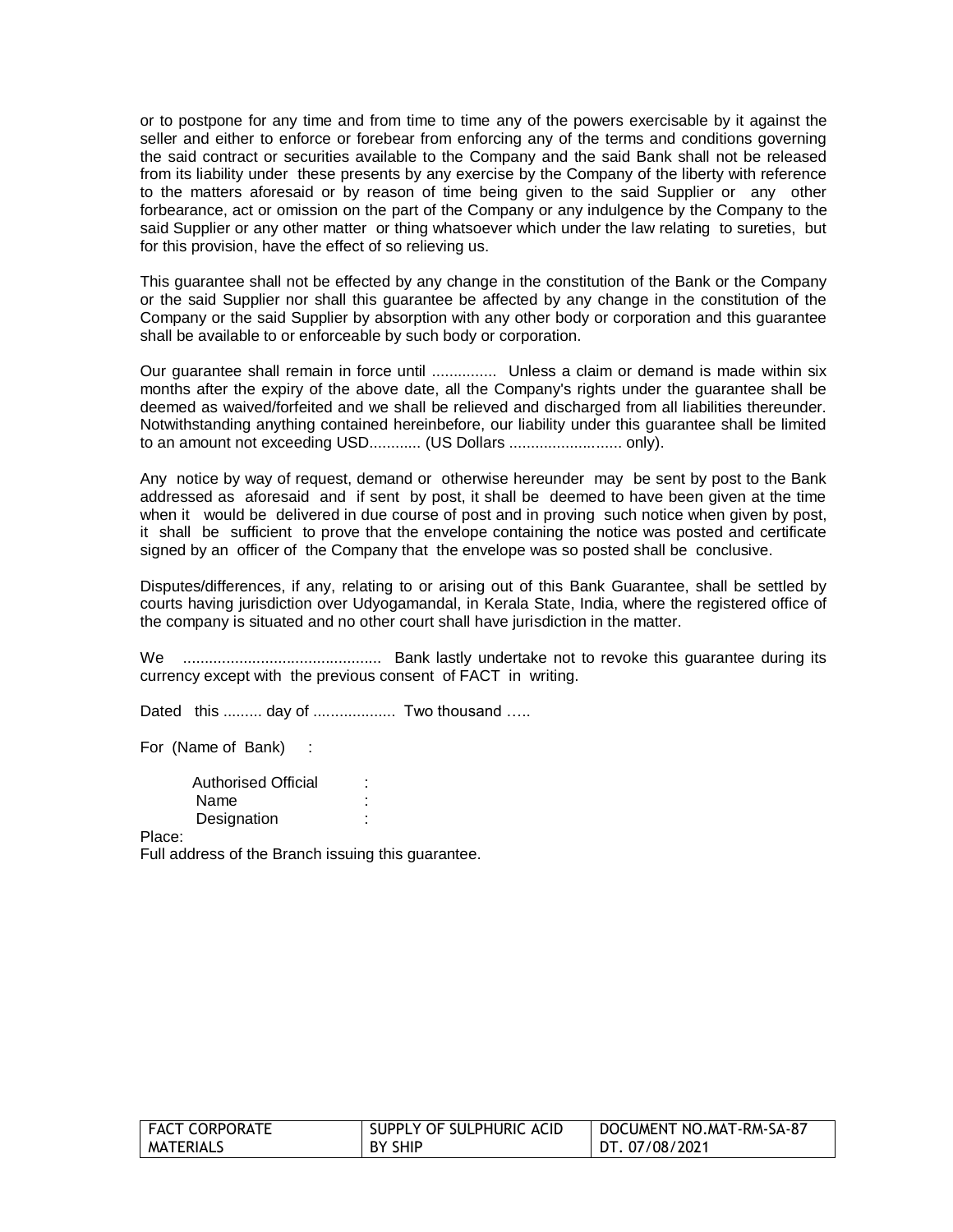#### **Annexure-10**

## **(To be executed on ₹ 500/- Non-judicial Stamp Paper) INTEGRITY PACT**

#### **Between**

The Fetilizers and Chemicals Travancore Limited (FACT), a company formed and registered under the Travancore Companies Act IX to 1114 (Companies Act, 2013) and having its registered office at Eloor, Udyogamandal-683501, Kochi, Ernakulam District, Kerala, hereinafter referred to as "The Principal".

#### **And**

.................................. hereinafter referredtoas "The Bidder/ Contractor".

#### **Preamble**

The Principal intends to award, under laid down organization procedures, contract/s for .......................... The Principal values full compliance with all relevant laws and regulations, and the principles of economic use of resources, and of fairness / transparency in its relations with its Bidder(s) and or/Contractor(s).

In order to achieve these goals, the Principal will appoint an Internal External Monitor (EIM), who will monitor the tender process and execution of the contact for compliance with the principle mentioned above.

#### **Section 1 - Commitments of the Principal**

(1) The Principal commits itself to take all measures necessary to prevent corruption and to observe the following principles:

a) No employee of the Principal, personally or through family members, will in connection with the tender, or the execution of the contract, demand, take a promise for or accept, for self or third person, any material or immaterial benefit which the person is not legally entitled to.

b) The Principal will, during the tender process, treat all Bidder(s) with equity and reason. The Principal will in particular, before and during the tender process, provide to all Bidder(s) the same information and will not provide to any Bidder(s) confidential / additional information through which the Bidder(s) could obtain an advantage in relation to the tender process or the contract execution.

c) The Principal will exclude from the process all known prejudiced/interested persons.

(2) If the Principal obtains information on the conduct of any of its employees

| FACT CORPORATE   | SUPPLY OF SULPHURIC ACID | DOCUMENT NO.MAT-RM-SA-87 |
|------------------|--------------------------|--------------------------|
| <b>MATERIALS</b> | <b>BY SHIP</b>           | DT. 07/08/2021           |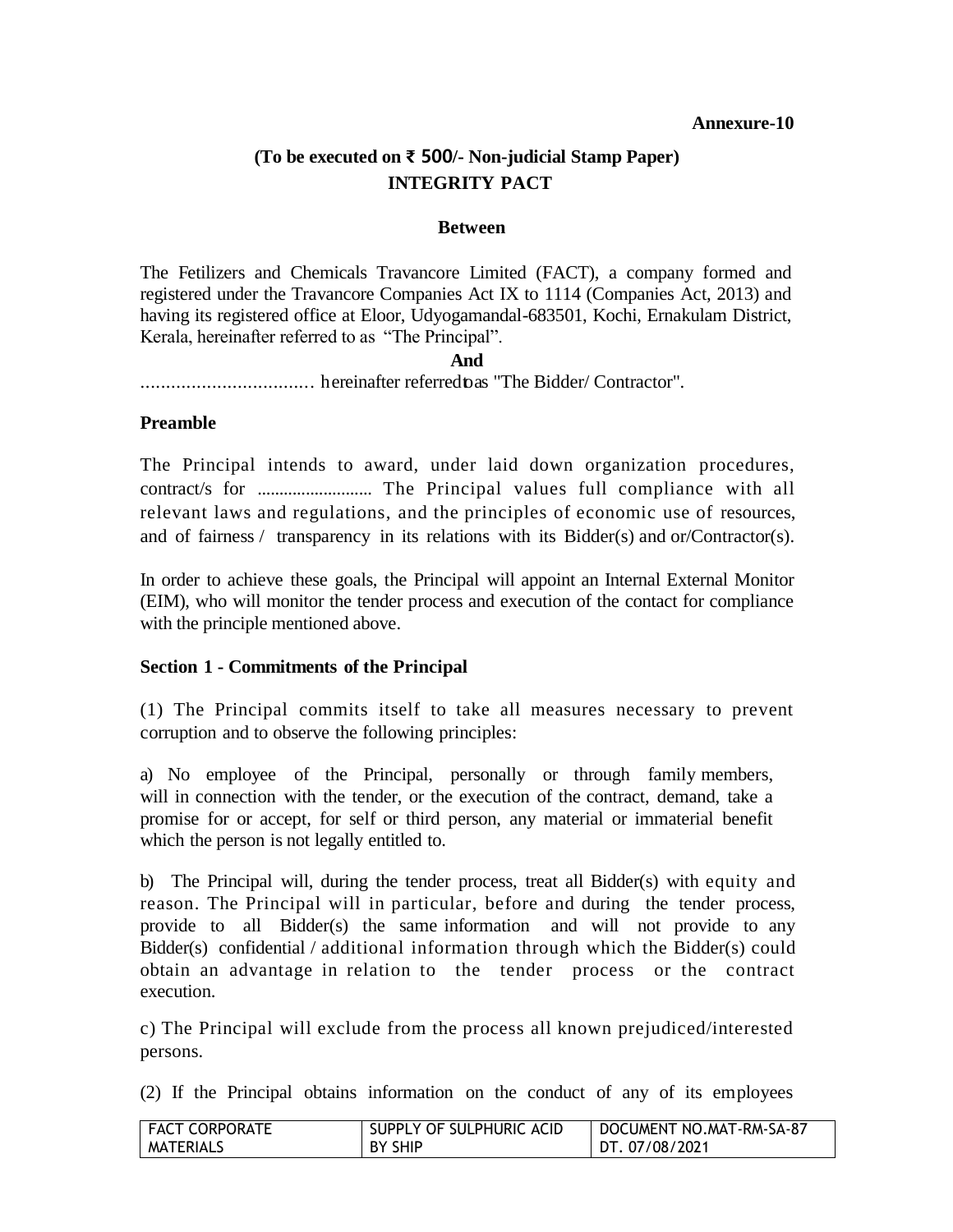which is a criminal offence under the India Penal Code / Prevention of Corruption Act, or if there be a substantive suspicion in this regard, the Principal will inform the Vigilance Officer and in addition can initiate disciplinary actions.

## **Section 2 - Commitments of the Bidder(s) / Contractor(s)**

(1)The Bidder(s) / Contractor(s) commits themselves to take all measures necessary to prevent corruption. He commits himself to observe the following principles during his participation in the tender process and during the contract execution.

a) The Bidder(s) / Contractor(s) will not, directly or through any other person or firm, offer, promise or give to any of the Principal's employees involved in the tender process or the execution of the contract or to any third person, any material or immaterial benefit which he/she is not legally entitled to, in order to obtain in exchange, any advantage of any kind whatsoever during the tender process or during the execution of the contract.

b) The Bidder(s) / Contractor(s) will not enter with other Bidders into any undisclosed agreement or understanding, whether formal or informal. This applies in particular to prices, specifications, certifications, subsidiary contracts, submission or nonsubmission of bids or any other actions to restrict competitiveness or to introduce cartelisation in the bidding process.

c) The Bidder(s) / Contractor(s) will not commit any offence under the relevant IPC/PC Act; further the Bidder(s)/Contractor(s) will not use improperly, for purposes of competition or personal gain, or pass on to others, any information or document provided by the Principal as part of the business relationship, regarding plans, technical proposals and business details, including information contained or transmitted electronically.

d) The Bidder(s) / Contractor(s) of foreign origin shall disclose the name and address of the Agent

s / Representatives in India, if any. Similarly, The Bidder(s) / Contractor(s) of Indian Nationality shall furnish the name and address of the foreign principals, if any. All the payments made to the India agent/representative have to be in Indian rupees only.

e) The Bidder(s) / Contractor(s) will, when presenting his bid, disclose any and all payments he has made, is committed to, or intends to make to agents, brokers or any other intermediaries in connection with the award of the contract.

(2) The Bidder(s) / Contractor(s) will not instigate third persons to commit offences outlined above or be an accessory to such offences.

## **Section 3 - Disqualification from tender process and exclusion from future contracts**

| l FACT CORPORATE | SUPPLY OF SULPHURIC ACID | DOCUMENT NO.MAT-RM-SA-87 |
|------------------|--------------------------|--------------------------|
| <b>MATERIALS</b> | BY SHIP                  | DT. 07/08/2021           |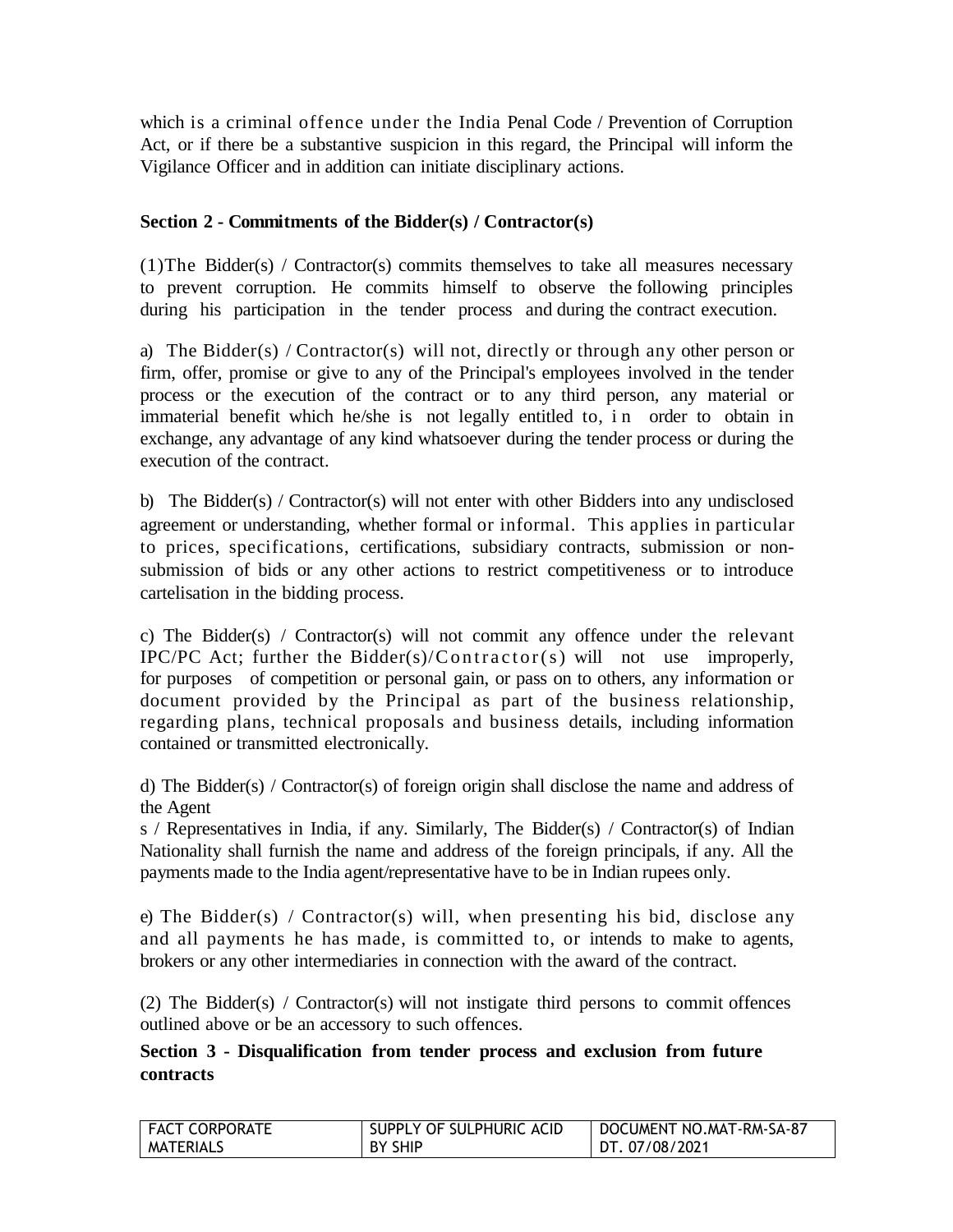If the Bidder(s)/Contractor(s), before award or during the execution of has committed a transgression through a violation of Section 2 above or in any other form such as to put his reliability or credibility in question, the Principal is entitled to disqualify the Bidder(s)/ Contractor(s) from the tender process or to terminate the contract, if already signed, for such reason.

## **Section 4 - Compensation for Damages**

(1) If the Principal has disqualified the Bidder(s) from the tender process prior to the award according to Section 3, the Principal is entitled to demand and recover the damages equivalent to Earnest Money Deposit/Bid Security.

(2) If the Principal has terminated the contract according to Section 3, or if the Principal is entitled to terminate the contract according to Section 3, the Principal shall be entitled to demand and recover from the Contractor l iquidated damages of the contract value or the amount equivalent to Performance Bank Guarantee.

## **Section 5 - Previous Transgression**

(1) The Bidder declares that no previous transgression occurred in the last 3 years with any other Company in India conforming to the anti-corruption approach including Public Sector Enterprise in India that could justify his exclusion from the tender process.

(2) If the Bidder makes incorrect statement on this subject, he can be disqualified from the tender process and appropriate action can be taken including termination of contract, if already awarded, for such reason.

## **Section 6 - Equal treatment of all Bidders / Contractors / Subcontractors**

(1)The Bidder(s)/Contractor(s) undertakes(s) to demand from all subcontractors a commitment in conformity with this Integrity Pact, and to submit it to the Principal before contract signing.

(2) The Principal will enter into agreements with identical conditions as this one with all Bidders, Contractors/Suppliers and Subcontractors.

(3) The Principal will disqualify from the tender process all Bidders who do not sign this Pact or violate its provisions.

## **Section 7 – Criminal charges against violating Bidder(s) / Contractor(s) /Subcontractor(s)**

If the Principal obtains knowledge of conduct of a Bidder, Contractor or Subcontractor, or of an employee or a representative or an associate of a Bidder, Contractor, or Subcontractor which constitutes corruption, or if the Principal has

| FACT CORPORATE   | SUPPLY OF SULPHURIC ACID | DOCUMENT NO.MAT-RM-SA-87 |
|------------------|--------------------------|--------------------------|
| <b>MATERIALS</b> | BY SHIP                  | DT. 07/08/2021           |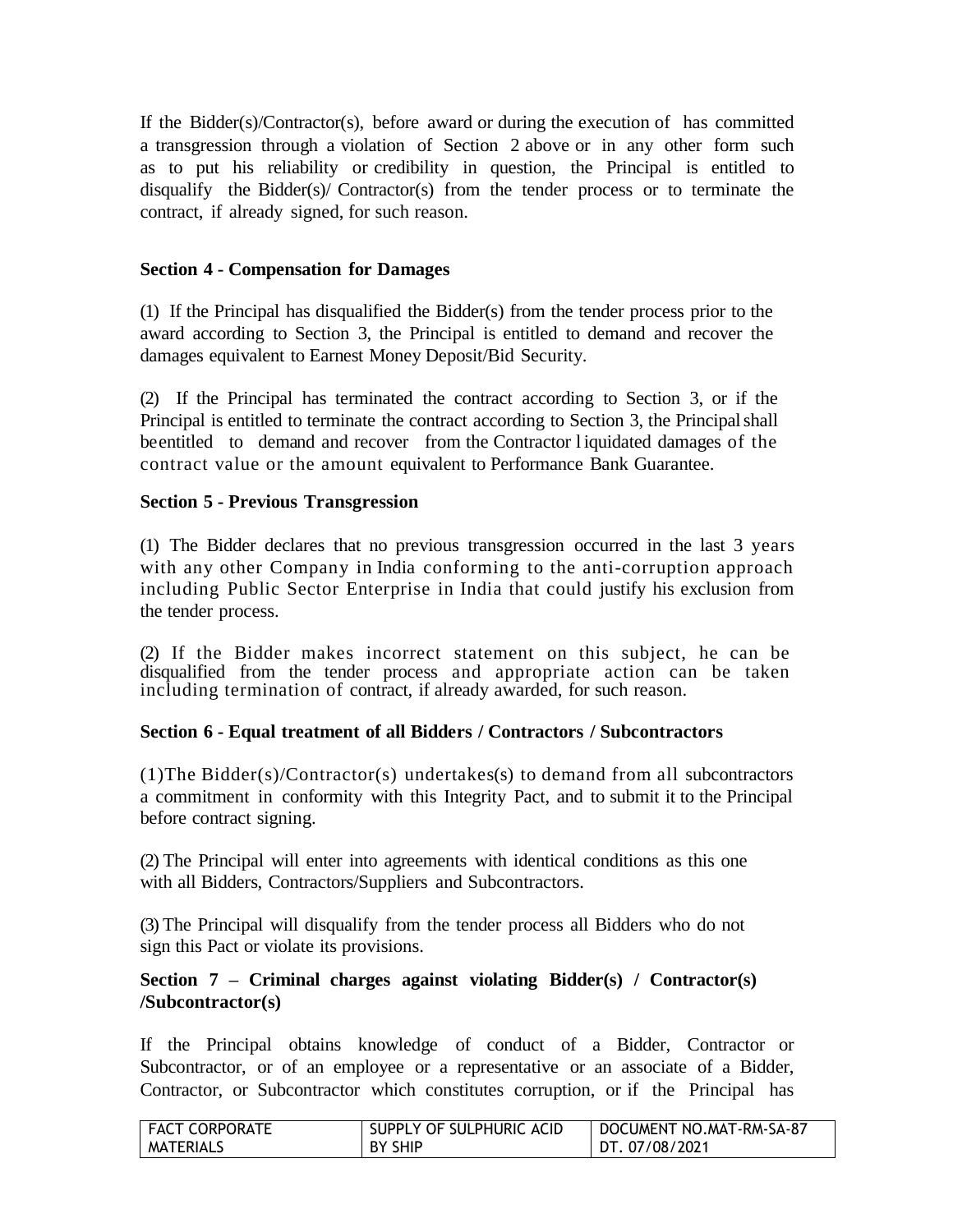substantive suspicion in this regard, the Principal will inform the same to the Chief Vigilance Officer.

## **Section 8 - Independent External Monitor/Monitors**

(1)The Principal appoints competent and credible Independent External Monitor for this Pact. The task of the Monitor is to review independently and objectively, whether and to what extent the parties comply with the obligations under this agreement.

(2)The Monitor is not subject to instructions by the representatives of the parties and performs his functions neutrally and independently. It will be obligatory for him to treat the obligations and document of the Bidder(s)/Contractor(s) as confidential. He reports to the Chairperson and managing Director, FACT.

(3)The Bidder(s)/Contractor(s) accepts that the Monitor has the right to access without restriction to all Project documentation of the Principal includingthatprovided by the Contractor. The Contractor will also grant the Monitor, upon his request and demonstration of a valid interest, unrestricted and unconditional access to this project documentation. The same is applicable to Subcontractors. The Monitor is under contractual obligation to treat the information and documents of the Bidder(s)/Contractor(s)/ Subcontractor(s) with confidentially.

(4)The Principal will provide to the Monitor sufficient information about all meetings among the parties related to the Project provided such meetings could have an impact on the contractual relations between the Principal and the Contractor. The parties offer to the Monitor the option to participate in such meetings.

(5) As soon as the Monitor notices, or believes to notice, a violation of this agreement, he will so inform the Management of the Principal and request the Management to discontinue or to take corrective action, or to take other relevant action. The Monitor can in this regard submit non-binding recommendation. Beyond this, the Monitor has no right to demand from the parties that they act in a specific manner, refrain from action or tolerate action.

(6)The Monitor will submit a written report to the Chairman and Managing Director, FACT within 8 to 10 weeks from the date of reference or intimation to him by the Principal and, should the occasion arise, submit proposals for correcting problematic situations.

(7) Monitor shall be entitled to compensation on the same terms as being extended to / provided to Independent Director on FACT Board.

(8) If the M o n i t o r has reported to the Chairman and Managing Director, FACT, a substantiated suspicion of an offence under relevant IPC/PC Act, and the Chairman and Managing Director, FACT has not, within reasonable time, taken

| <b>FACT CORPORATE</b> |                | SUPPLY OF SULPHURIC ACID | DOCUMENT NO.MAT-RM-SA-87 |
|-----------------------|----------------|--------------------------|--------------------------|
| <b>MATERIALS</b>      | <b>BY SHIP</b> |                          | DT.07/08/2021            |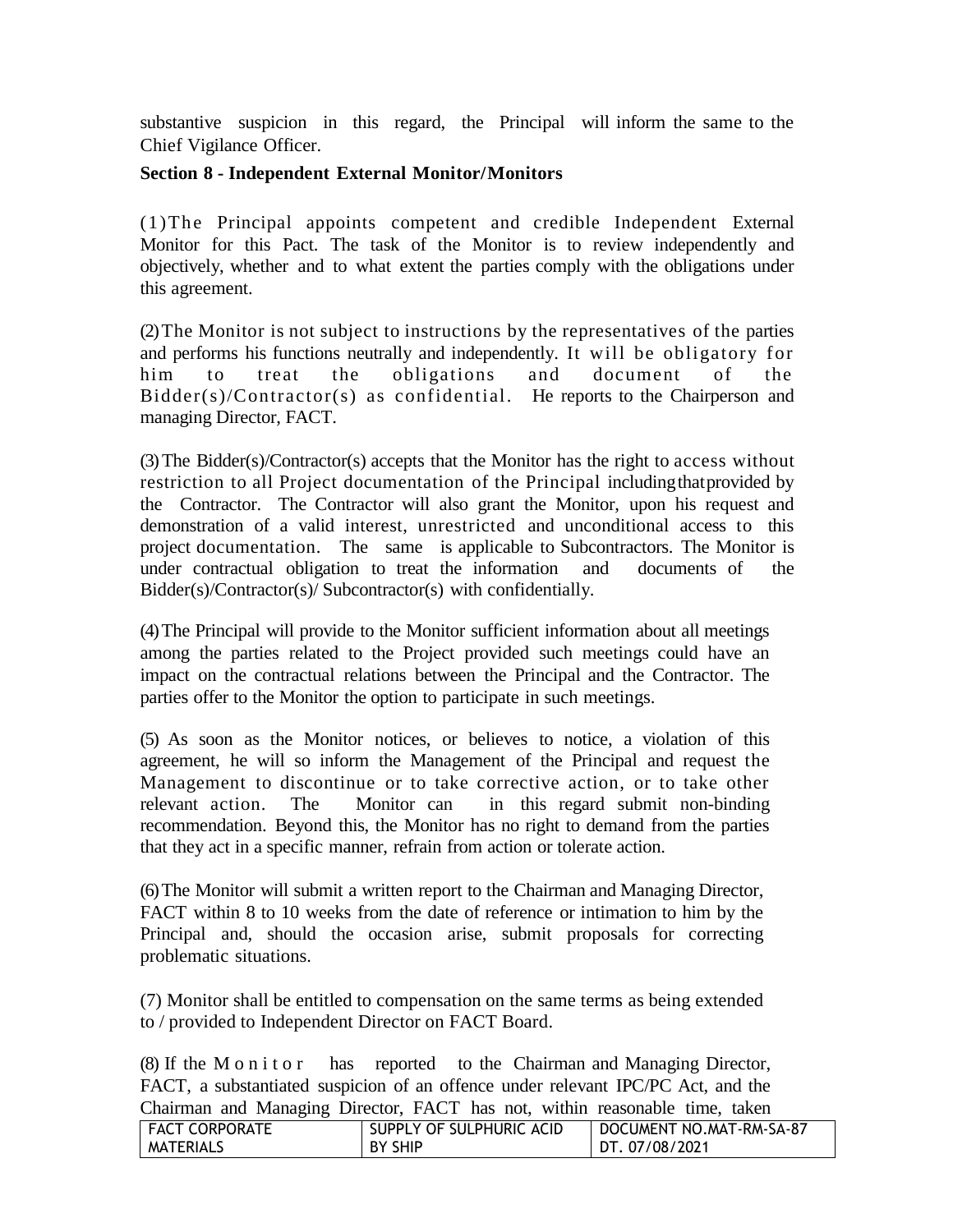visible action to proceed against such offence or reported it to the Chief Vigilance Officer, the Monitor may also transmit this information directly to the Central Vigilance Commissioner.

(9)The word 'Monitor' would include both singular and plural.

#### **Section 9 - Pact Duration**

This Pact begins when both parties have legally signed it. It expires for the Contractor 12 months after the last payment under the contract, and for all other Bidders 6 months after the contract has been awarded.

If any claim is made / lodged during this time, the same shall be binding and continue to be valid despite the lapse of this pact as specified above, unless it is discharged / determined by the Chairman and Managing Director, FACT

#### **Section 10** - **Other provisions**

**(1)**This agreement is subject to Indian Law. Place of performance and jurisdiction is the Registered Office of the Principal, i.e. Udyogamandal, Kerala.

(2)Changes and supplements as well as termination notices need to be made in writing. Side agreements have not been made.

(3) If the Contractor is a partnership or a consortium, this agreement must be signed by all partners or consortium members.

(4) Should one or several provisions of this agreement turn out to be invalid, the remainder of this agreement remains valid. In this case, the parties will strive to come to an agreement to their original intentions.

(5) The Bidder / Contractor signing this "Integrity Pact" shall not approach the court while representing the matters to IEMs and he/she shall wait their decisions in this matter.

(For  $\&$  On behalf of the Principal) For  $\&$  On behalf of Bidder(s)/Contractor(s) (Office Seal) (Office Seal)

Place: Date:

Witness1: Witness 2: (Name & Address)…................. (Name & Address)…................

**ANNEXURE-i**

| <b>FACT CORPORATE</b> | SUPPLY OF SULPHURIC ACID | DOCUMENT NO.MAT-RM-SA-87 |
|-----------------------|--------------------------|--------------------------|
| MATERIALS             | <b>BY SHIP</b>           | DT. 07/08/2021           |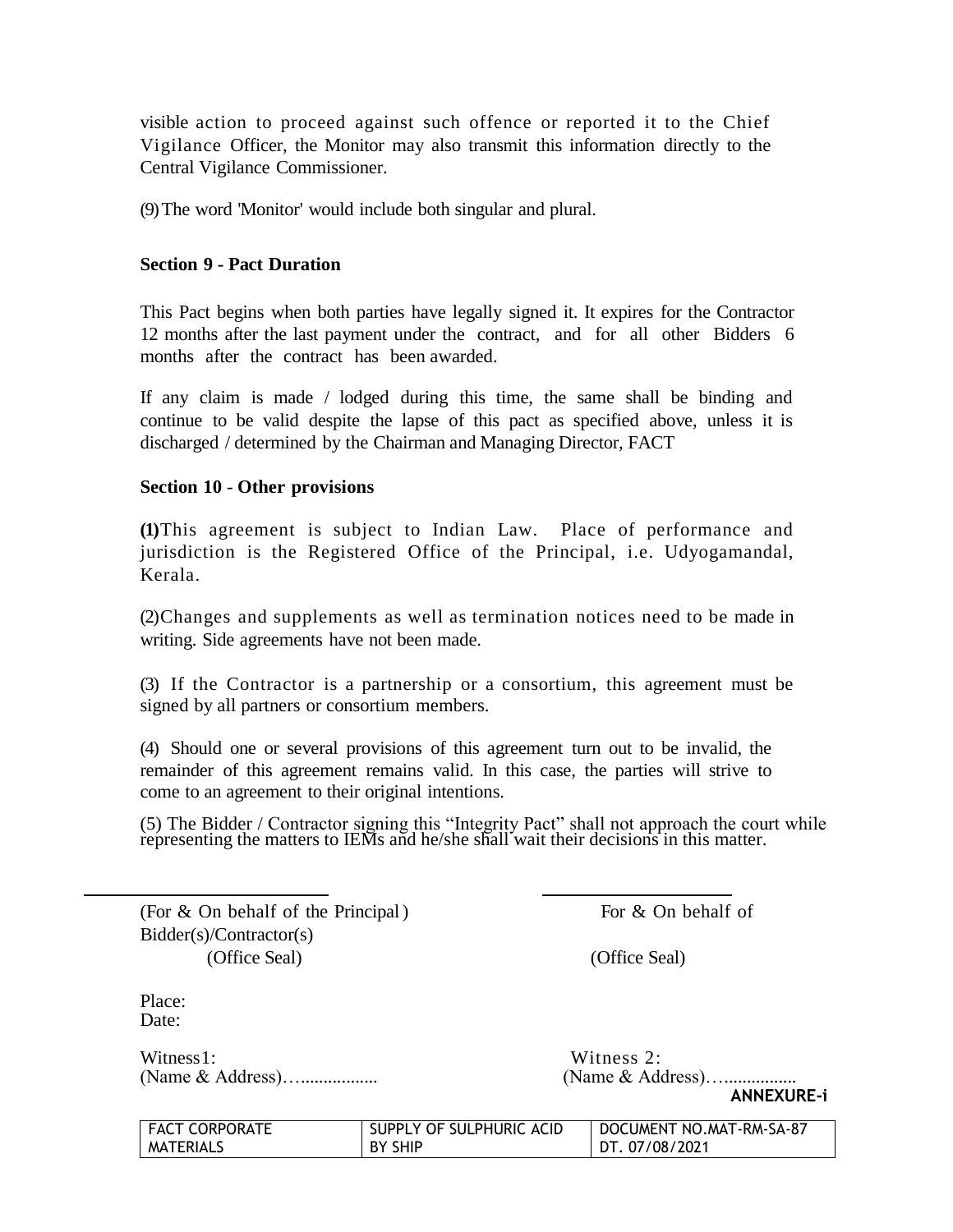#### **QUESTIONNAIRE FOR PRE-QUALIFICATION OF VENDORS FOR SUPPLY OF SULPHURIC ACID**

Description **Description Description To be filled in by vendor** 

- 1.1.0 Name of the vendor
- 1.2.0 Full address with PIN code
- 1.3.0 Telephone Numbers
- 1.4.0 E-mail ID
- 1.5.0 Fax Numbers
- 1.6.0 Contact Person(s)

#### 2.0.0 **Company Particulars**:

- 2.1.0 Constitution
- 2.2.0 Country in which company is registered
- 2.3.0 Areas of activity including chartering of vessels
- 2.4.0 Name and address of Bankers

#### **2.5.0 Financial data**:

- 2.5.1 Sales turn-over for the last three years
- 2.5.2 Profit after tax for the last three years

| <b>FACT CORPORATE</b> | SUPPLY OF SULPHURIC ACID | DOCUMENT NO.MAT-RM-SA-87 |
|-----------------------|--------------------------|--------------------------|
| <b>MATERIALS</b>      | BY SHIP                  | DT. 07/08/2021           |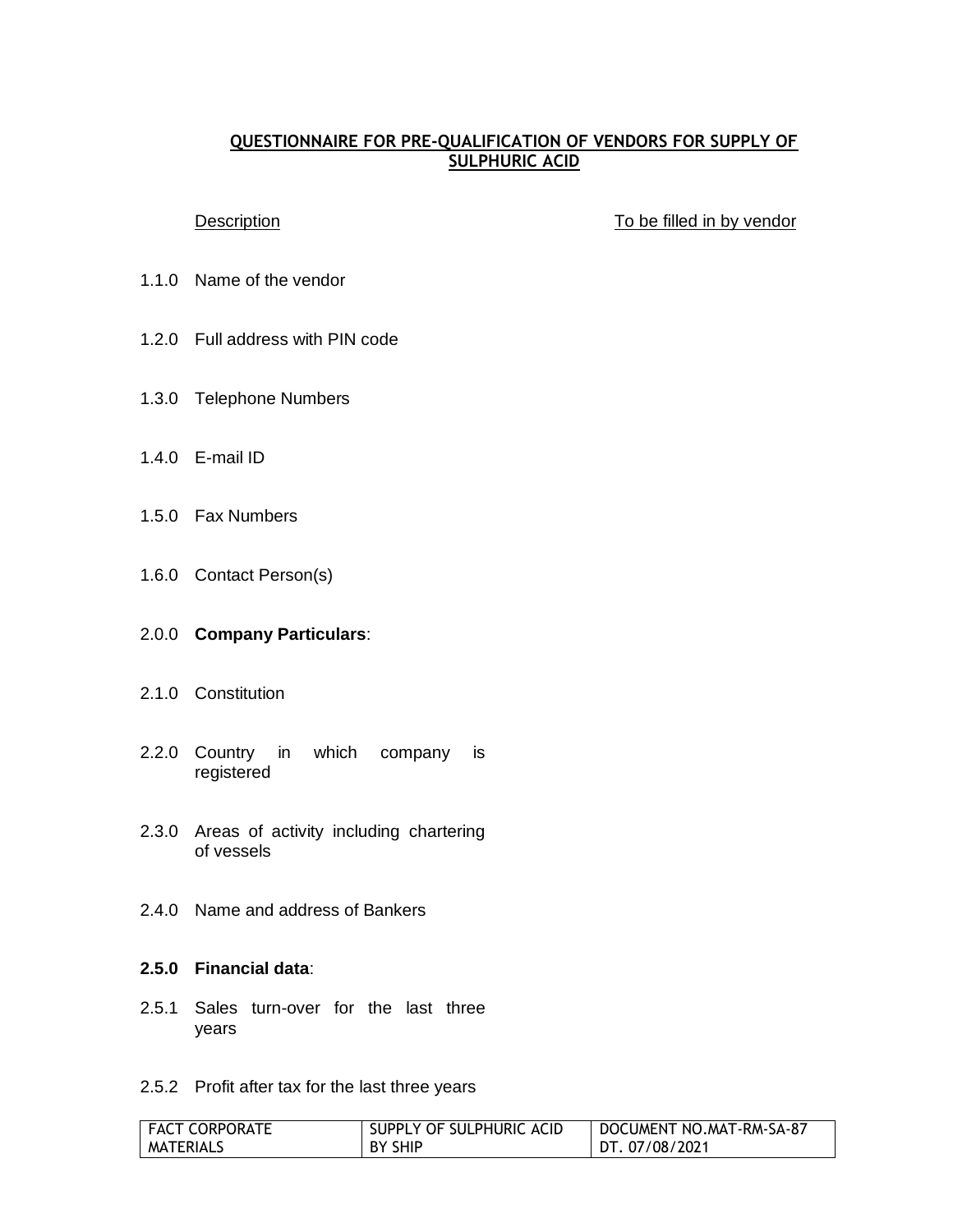#### **3.0.0 Sourcing particulars:**

#### 3.1.0 **Whether Producer/ Trader**

#### 3.2.0 **If Producer**:

- 3.2.1 Location of Plant of Producer
- 3.2.2 Annual Production Capacity for Sulphuric Acid in each Plant
- 3.2.3 Typical Analysis Report of Sulphuric Acid produced in each Plant duly attested by the Applicant's Authorized Signatory showing parameters of specification required by us as given in **Annexure A.**
- 3.3.0 **If Trader**:
- 3.3.1 Name and address of producer from where Sulphuric Acid is proposed to be sourced
- 3.3.2 Annual production capacity of Sulphuric Acid in each Plant stated above
- 3.3.3 Letter(s) issued by the Sulphuric Acid Producer's authorized signatory confirming to backup with respect to quality and quantity
- 3.3.4 Typical Analysis Report of Sulphuric Acid produced in each Plant showing parameters of specification as given in **Annexure A,** duly attested by the producer's authorized signatory

#### 4.0.0 **Loading Port(s) details**:

- 4.1.0 Name(s) of the loading port(s)
- 4.2.0 Loading rate(s) of the port(s)
- 4.3.0 Sailing time from port of loading to **Cochin**

| I FACT CORPORATE | SUPPLY OF SULPHURIC ACID | DOCUMENT NO.MAT-RM-SA-87 |
|------------------|--------------------------|--------------------------|
| <b>MATERIALS</b> | <b>BY SHIP</b>           | DT. 07/08/2021           |

#### **(Document to be enclosed)**

**(Document to be enclosed)**

**(Documents to be enclosed)**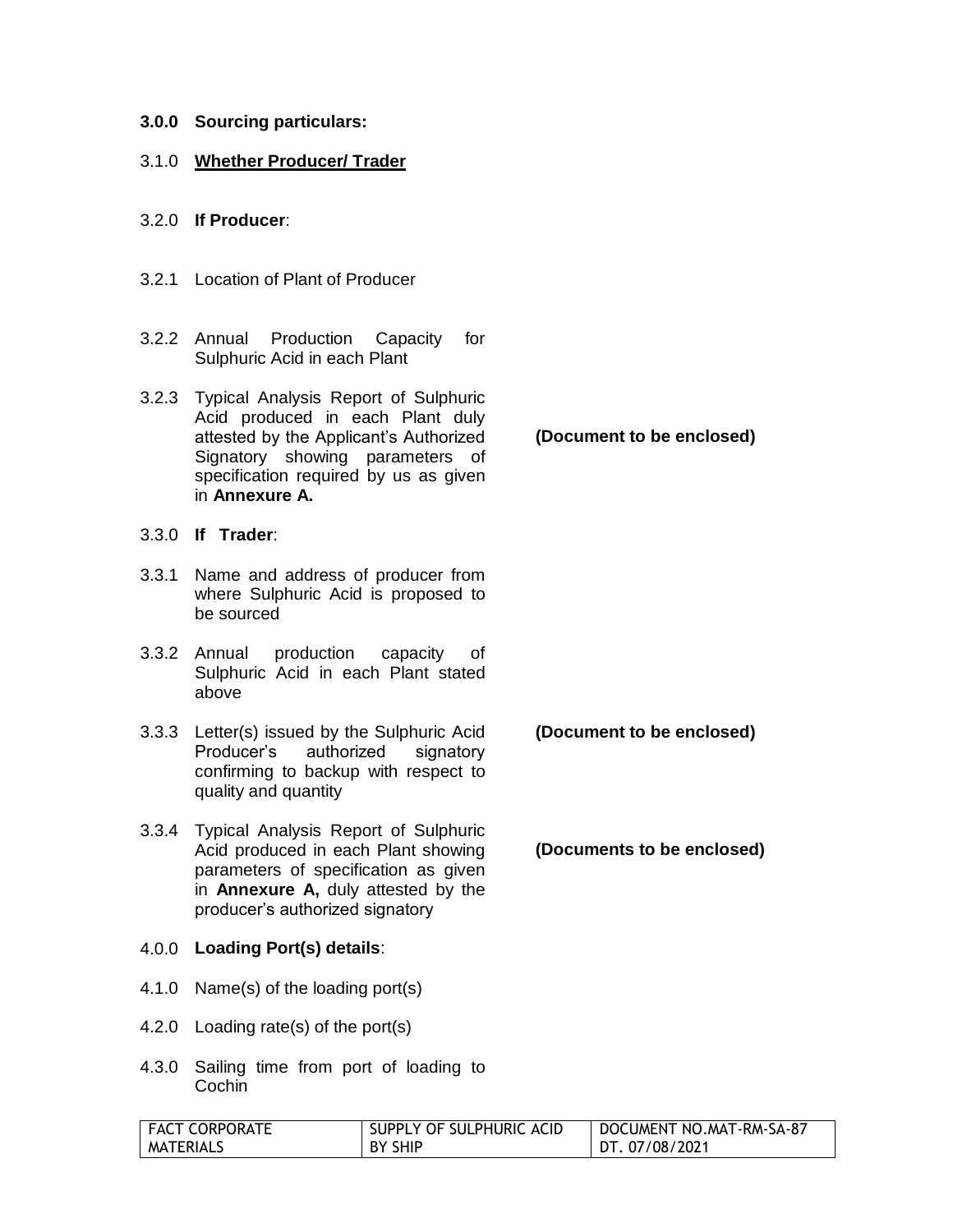- 5.0.0 Third party inspection agency/ agencies to be involved for certifying quality and quantity at load port
- 6.0.0 Documentary evidence for sale of (Details to be given as per **Annexure- ii** qualification criteria requirement in enclosed). India/abroad for the last three years as on the date of submission of bid.

Sulphuric Acid as per the pre-and documents indicated therein to be

#### 7.0.0 **Details of Authorized Signatories**:

|                | Name | Designation | Signature |
|----------------|------|-------------|-----------|
|                |      |             |           |
| $\overline{2}$ |      |             |           |
| 3              |      |             |           |

8.0.0 Any other details:

**Signature** 

Name

Designation (Authorized Signatory)

Seal

#### **Notes**:

- 1.0 All requisite information shall be given in the format with reference to the item specified. Where space is insufficient, additional pages may be added with reference to the related paragraph.
- 2.0 Wherever enclosures are specified in the questionnaire, the same shall be enclosed.
- 3.0 **Annexure - ii,** duly completed also shall be enclosed attaching supporting documents as required..
- 4.0 FACT reserves the right to verify any of the statements enclosed alongwith the Pre-qualification documents. Any additional information/ documents required shall also be furnished. False statement shall disqualify the Applicant.

**---------------------------------------**

| <b>FACT CORPORATE</b> | SUPPLY OF SULPHURIC ACID | DOCUMENT NO.MAT-RM-SA-87 |
|-----------------------|--------------------------|--------------------------|
| MATERIALS             | BY SHIP                  | DT. 07/08/2021           |